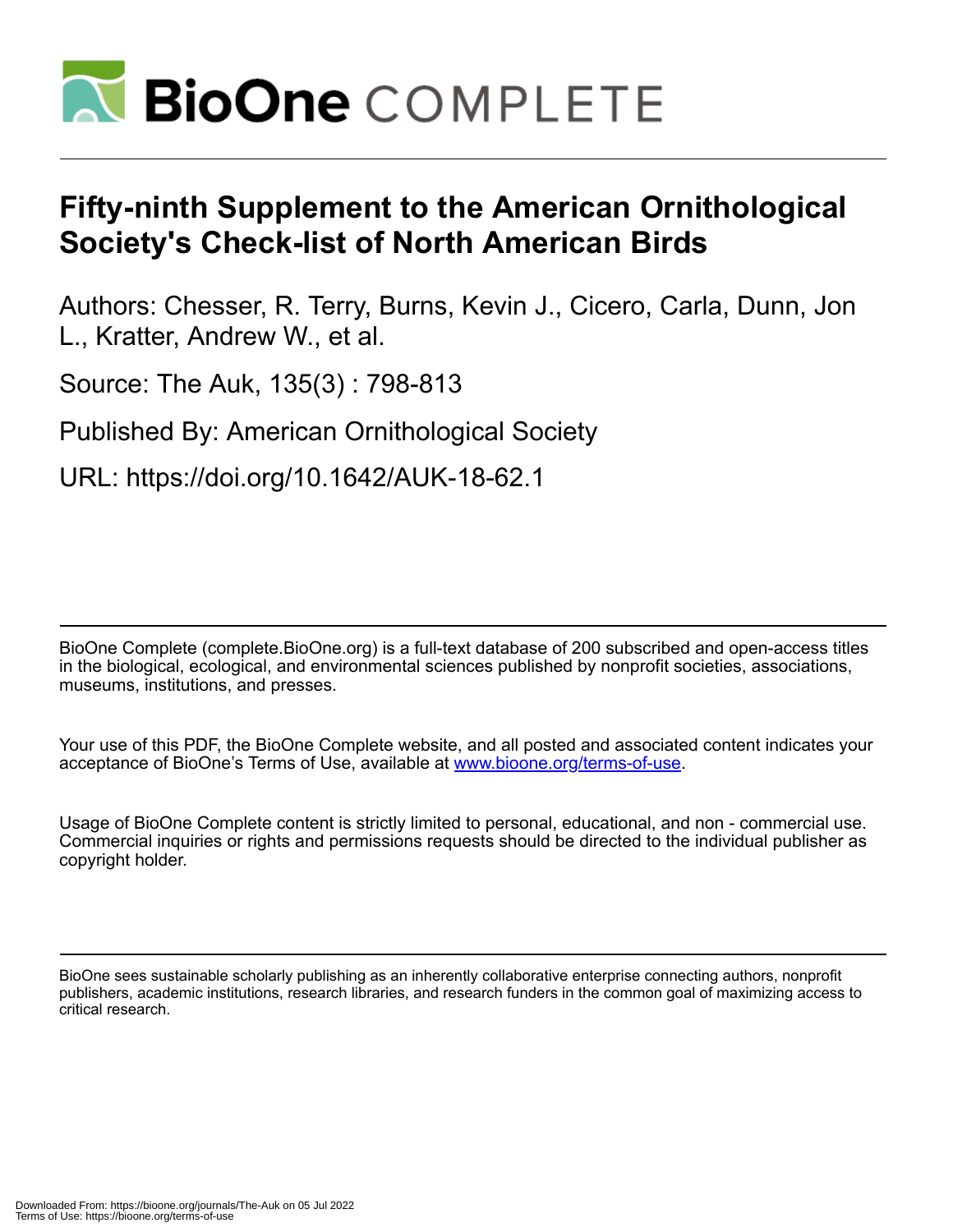

RESEARCH ARTICLE

# Fifty-ninth Supplement to the American Ornithological Society's Check-list of North American Birds

R. Terry Chesser,<sup>1</sup>\* Kevin J. Burns,<sup>2</sup> Carla Cicero,<sup>3</sup> Jon L. Dunn,<sup>4</sup> Andrew W. Kratter,<sup>5</sup> Irby J. Lovette,<sup>6</sup> Pamela C. Rasmussen,<sup>7</sup> J. V. Remsen, Jr.,<sup>8</sup> Douglas F. Stotz,<sup>9</sup> Benjamin M. Winger,<sup>10</sup> and Kevin Winker<sup>11</sup>

- 
- 

<sup>1</sup> U.S. Geological Survey, Patuxent Wildlife Research Center, National Museum of Natural History, Washington, D.C., USA<br>
<sup>2</sup> Department of Biology, San Diego State University, San Diego, California, USA<br>
<sup>4</sup> Museum of Ve

\* Corresponding author: [chessert@si.edu;](mailto:chessert@si.edu) Chairman of the Committee on Classification and Nomenclature—North and Middle America, of the American Ornithological Society (formerly American Ornithologists' Union). All authors are members of the Committee, listed alphabetically after the Chairman.

Published June 27, 2018

This is the 18th supplement since publication of the 7th edition of the Check-list of North American Birds (American Ornithologists' Union [AOU] 1998). It summarizes decisions made between April 15, 2017, and April 15, 2018, by the AOS's Committee on Classification and Nomenclature—North and Middle America. The Committee has continued to operate in the manner outlined in the 42nd Supplement (Banks et al. 2000). During the past year, long-time member Jim Rising left the Committee for health reasons, and Ben Winger was added to the Committee.

Changes in this supplement include the following: (1) one species (Tadorna tadorna) is added to the main list, by transfer from the Appendix, on the basis of new distributional information; (2) two species (Automolus exsertus and Sporophila morelleti) are added to the main list because of splits from species already on the list; (3) the distributional statements or Notes of five species (Elaenia chiriquensis, Mitrephanes phaeocercus, Fluvicola pica, Vireo olivaceus, and Henicorhina leucophrys) are changed because of splits from extralimital species; (4) one species name is changed (to Caprimulgus jotaka) because of splits from extralimital species; (5) one species (Geothlypis aequinoctialis) is lost because of transfer of the only subspecies in our area to G. semiflava; (6) one species (Ramphocelus costaricensis) is lost by merger with a species already on the list; (7) one species (Gracula religiosa) is lost by transfer to the Appendix, and its circumscription is changed; (8) seven genera (Pseudobul-

weria, Horornis, Larvivora, Cyanecula, Calliope, Centronyx, and Ammospiza) are added because of splits from other genera, resulting in the loss of two genera (Cettia and Luscinia) and changes to 12 scientific names (Pseudobulweria rostrata, Horornis diphone, Larvivora cyane, L. sibilans, Cyanecula svecica, Calliope calliope, Centronyx bairdii, C. henslowii, Ammospiza leconteii, A. maritima, A. nelsoni, and A. caudacuta); (9) one genus (Dryobates) is added because of a lump with other genera, resulting in the loss of one genus (Veniliornis) and changes to 10 scientific names (Dryobates pubescens, D. nuttallii, D. scalaris, D. borealis, D. villosus, D. albolarvatus, D. fumigatus, D. arizonae, D. stricklandi, and D. kirkii); (10) one genus (Phaeomyias) is lost by merger with another genus, resulting in a change to one scientific name (Nesotriccus murinus); (11) the scientific names of two species (Melopyrrha portoricensis and M. violacea) are changed because of a transfer between genera already on the list; (12) the English names of two species (Perisoreus canadensis and Leistes militaris) are changed; and (13) three species (Lampornis amethystinus, Empidonax affinis, and Vireo gundlachii) are added to the list of species known to occur in the United States.

New families of storm-petrels (Oceanitidae) and suboscine passerines (Onychorynchidae) are added, a subfamily classification and a new linear sequence are adopted for the Accipitridae, and a modified subfamily classification and a new linear sequence are adopted for the Tyrannidae, all due to new phylogenetic data. The family

Direct all requests to reproduce journal content to the AOS Publications Office at pubs@americanornithology.org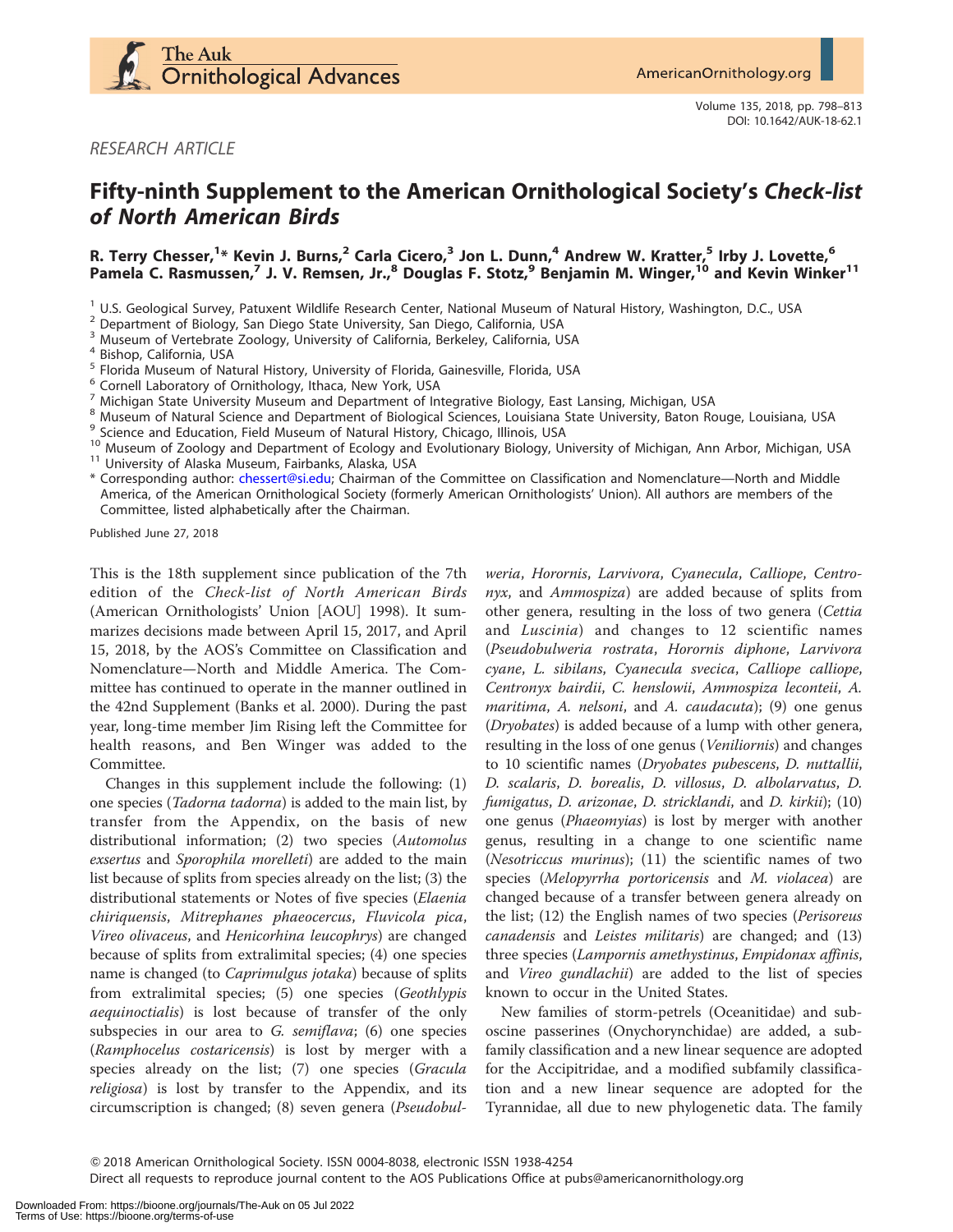placements of six genera (Oceanites, Pelagodroma, Fregetta, Onychorhynchus, Terenotriccus, and Myiobius) and the subfamily placements of 14 genera (Mionectes, Leptopogon, Phylloscartes, Pseudotriccus, Myiornis, Lophotriccus, Oncostoma, Poecilotriccus, Todirostrum, Cnipodectes, Rhynchocyclus, Tolmomyias, Machetornis, and Sublegatus) are changed on the basis of new information on their phylogenetic relationships. In addition, Piprites is moved from Genus Incertae Sedis to the new subfamily Pipritinae.

Literature that provides the basis for the Committee's decisions is cited at the end of this supplement, and citations not already in the Literature Cited of the 7th edition (with supplements) become additions to it. A list of the bird species known from the AOS Check-list area can be found at <http://checklist.aou.org/taxa>, and proposals that form the basis for this supplement can be found at [http://checklist.aou.org/nacc/proposals/2018.html.](http://checklist.aou.org/nacc/proposals/2018.html)

The following changes to the 7th edition (page numbers refer thereto) and its supplements result from the Committee's actions:

pp. xvii–liv. The number in the title of the list of species remains unchanged at 2,143. Insert the following names in the proper position as indicated by the text of this supplement:

Tadorna tadorna Common Shelduck. (A) Caprimulgus jotaka Gray Nightjar. (A) **OCEANITIDAE** Pseudobulweria rostrata Tahiti Petrel. (A) Elaninae Gypaetinae Accipitrinae Dryobates pubescens Downy Woodpecker. Dryobates nuttallii Nuttall's Woodpecker. Dryobates scalaris Ladder-backed Woodpecker. Dryobates borealis Red-cockaded Woodpecker. Dryobates villosus Hairy Woodpecker. Dryobates albolarvatus White-headed Woodpecker. Dryobates fumigatus Smoky-brown Woodpecker. Dryobates arizonae Arizona Woodpecker. Dryobates stricklandi Strickland's Woodpecker. Dryobates kirkii Red-rumped Woodpecker. Automolus exsertus Chiriqui Foliage-gleaner. ONYCHORHYNCHIDAE Pipritinae Rhynchocyclinae Nesotriccus murinus Mouse-colored Tyrannulet. Perisoreus canadensis Canada Jay. Horornis diphone Japanese Bush-Warbler. (H, I) Larvivora cyane Siberian Blue Robin. (A) Larvivora sibilans Rufous-tailed Robin. (A) Cyanecula svecica Bluethroat. Calliope calliope Siberian Rubythroat. (A)

Centronyx bairdii Baird's Sparrow. Centronyx henslowii Henslow's Sparrow. Ammospiza leconteii LeConte's Sparrow. Ammospiza maritima Seaside Sparrow. Ammospiza nelsoni Nelson's Sparrow. Ammospiza caudacuta Saltmarsh Sparrow. Leistes militaris Red-breasted Meadowlark. Ramphocelus passerinii Scarlet-rumped Tanager. Melopyrrha portoricensis Puerto Rican Bullfinch. Melopyrrha violacea Greater Antillean Bullfinch. Sporophila torqueola Cinnamon-rumped Seedeater. Sporophila morelleti Morelet's Seedeater.

Delete the following names:

Caprimulgus indicus Gray Nightjar. (A) Pterodroma rostrata Tahiti Petrel. (A) Picoides scalaris Ladder-backed Woodpecker. Picoides nuttallii Nuttall's Woodpecker. Picoides pubescens Downy Woodpecker. Picoides fumigatus Smoky-brown Woodpecker. Picoides villosus Hairy Woodpecker. Picoides arizonae Arizona Woodpecker. Picoides stricklandi Strickland's Woodpecker. Picoides borealis Red-cockaded Woodpecker. Picoides albolarvatus White-headed Woodpecker. Veniliornis kirkii Red-rumped Woodpecker. Phaeomyias murina Mouse-colored Tyrannulet. Perisoreus canadensis Gray Jay. Cettia diphone Japanese Bush-Warbler. (H, I) Luscinia sibilans Rufous-tailed Robin. (A) Luscinia calliope Siberian Rubythroat. (A) Luscinia svecica Bluethroat. Luscinia cyane Siberian Blue Robin. (A) Gracula religiosa Hill Myna. Ammodramus bairdii Baird's Sparrow. Ammodramus henslowii Henslow's Sparrow. Ammodramus leconteii LeConte's Sparrow. Ammodramus nelsoni Nelson's Sparrow. Ammodramus caudacutus Saltmarsh Sparrow. Ammodramus maritimus Seaside Sparrow. Leistes militaris Red-breasted Blackbird. Geothlypis aequinoctialis Masked Yellowthroat. Ramphocelus passerinii Passerini's Tanager. Ramphocelus costaricensis Cherrie's Tanager. Loxigilla portoricensis Puerto Rican Bullfinch. Loxigilla violacea Greater Antillean Bullfinch. Sporophila torqueola White-collared Seedeater.

Recognize new family OCEANITIDAE and move the following species to this family:

Oceanites oceanicus Pelagodroma marina Fregetta tropica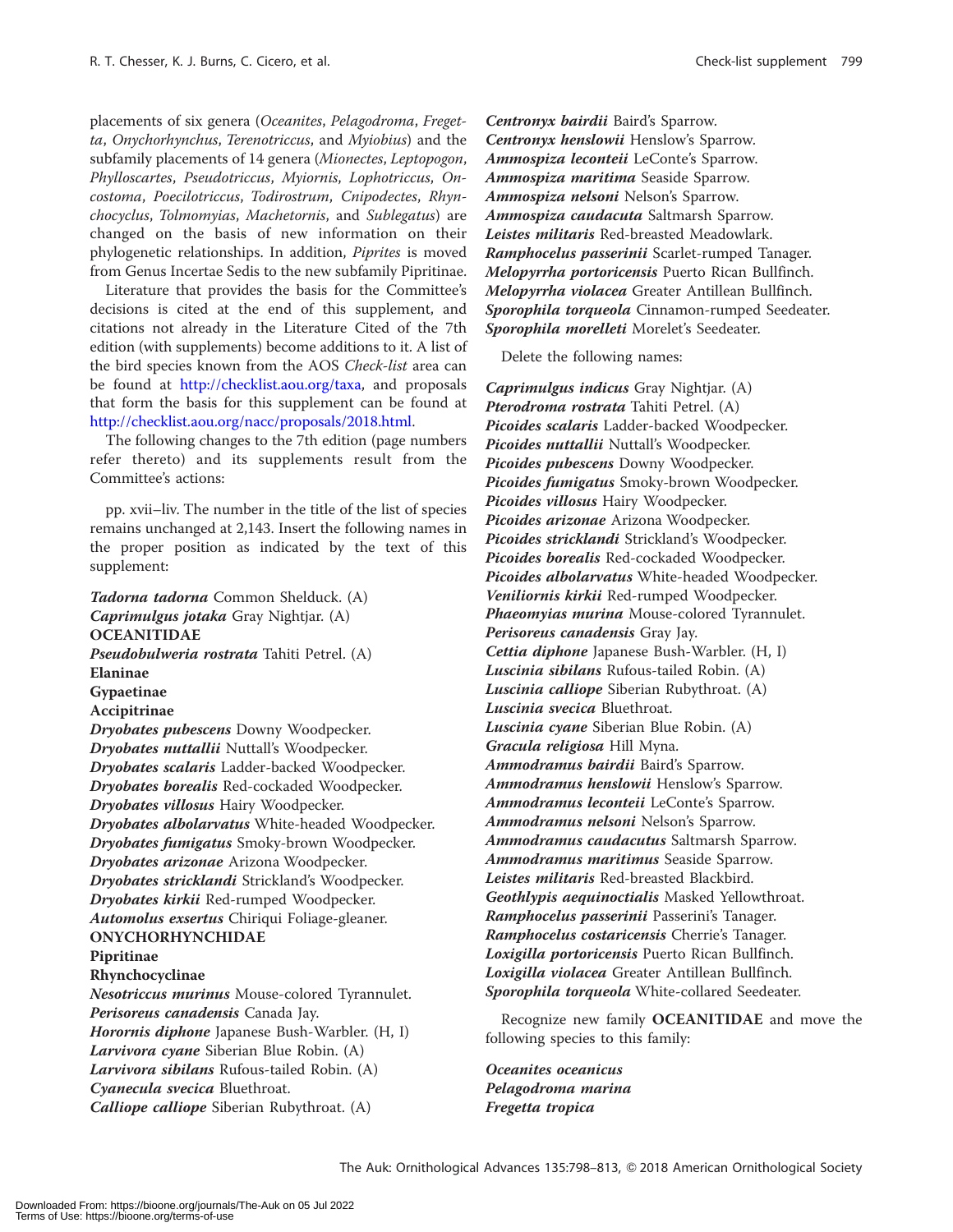Adopt the following linear sequence for families in the order Procellariiformes:

# DIOMEDEIDAE **OCEANITIDAE** HYDROBATIDAE PROCELLARIIDAE

Adopt the following subfamily arrangement and linear sequence of species for the family ACCIPITRIDAE:

### Elaninae

Gampsonyx swainsonii Elanus leucurus Gypaetinae Chondrohierax uncinatus Leptodon cayanensis Elanoides forficatus Accipitrinae Morphnus guianensis Harpia harpyja Aquila chrysaetos Spizaetus tyrannus Spizaetus melanoleucus Spizaetus ornatus Harpagus bidentatus Circus hudsonius Circus buffoni Circus aeruginosus Accipiter poliogaster Accipiter soloensis Accipiter superciliosus Accipiter striatus Accipiter cooperii Accipiter gundlachi Accipiter bicolor Accipiter gentilis Milvus migrans Haliaeetus leucocephalus Haliaeetus albicilla Haliaeetus pelagicus Ictinia mississippiensis Ictinia plumbea Busarellus nigricollis Geranospiza caerulescens Rostrhamus sociabilis Helicolestes hamatus Cryptoleucopteryx plumbea Buteogallus anthracinus Buteogallus gundlachii Buteogallus meridionalis Buteogallus urubitinga Buteogallus solitarius Morphnarchus princeps Rupornis magnirostris

Parabuteo unicinctus Geranoaetus albicaudatus Pseudastur albicollis Leucopternis semiplumbeus Buteo plagiatus Buteo nitidus Buteo lineatus Buteo ridgwayi Buteo platypterus Buteo solitarius Buteo brachyurus Buteo swainsoni Buteo albonotatus Buteo jamaicensis Buteo lagopus Buteo regalis

Change the sequence of species in the genera Picoides, Dendrocopos, and Dryobates (including one species formerly in Veniliornis) to:

Picoides dorsalis Picoides arcticus Dendrocopos major Dryobates pubescens Dryobates nuttallii Dryobates scalaris Dryobates borealis Dryobates villosus Dryobates albolarvatus Dryobates fumigatus Dryobates arizonae Dryobates stricklandi Dryobates kirkii

Recognize new family ONYCHORHYNCHIDAE and adopt the following classification and linear sequence for families from TYRANNIDAE to OXYRUNCIDAE:

# PIPRIDAE **COTINGIDAE** TITYRIDAE OXYRUNCIDAE ONYCHORHYNCHIDAE TYRANNIDAE

Move the genera and included species of Onychorhynchus, Terenotriccus, and Myiobius, in this sequence, to the newly inserted ONYCHORHYNCHIDAE.

Recognize new subfamilies Pipritinae and Rhynchocyclinae and adopt the following classification and linear sequence for subfamilies in TYRANNIDAE:

Pipritinae Platyrinchinae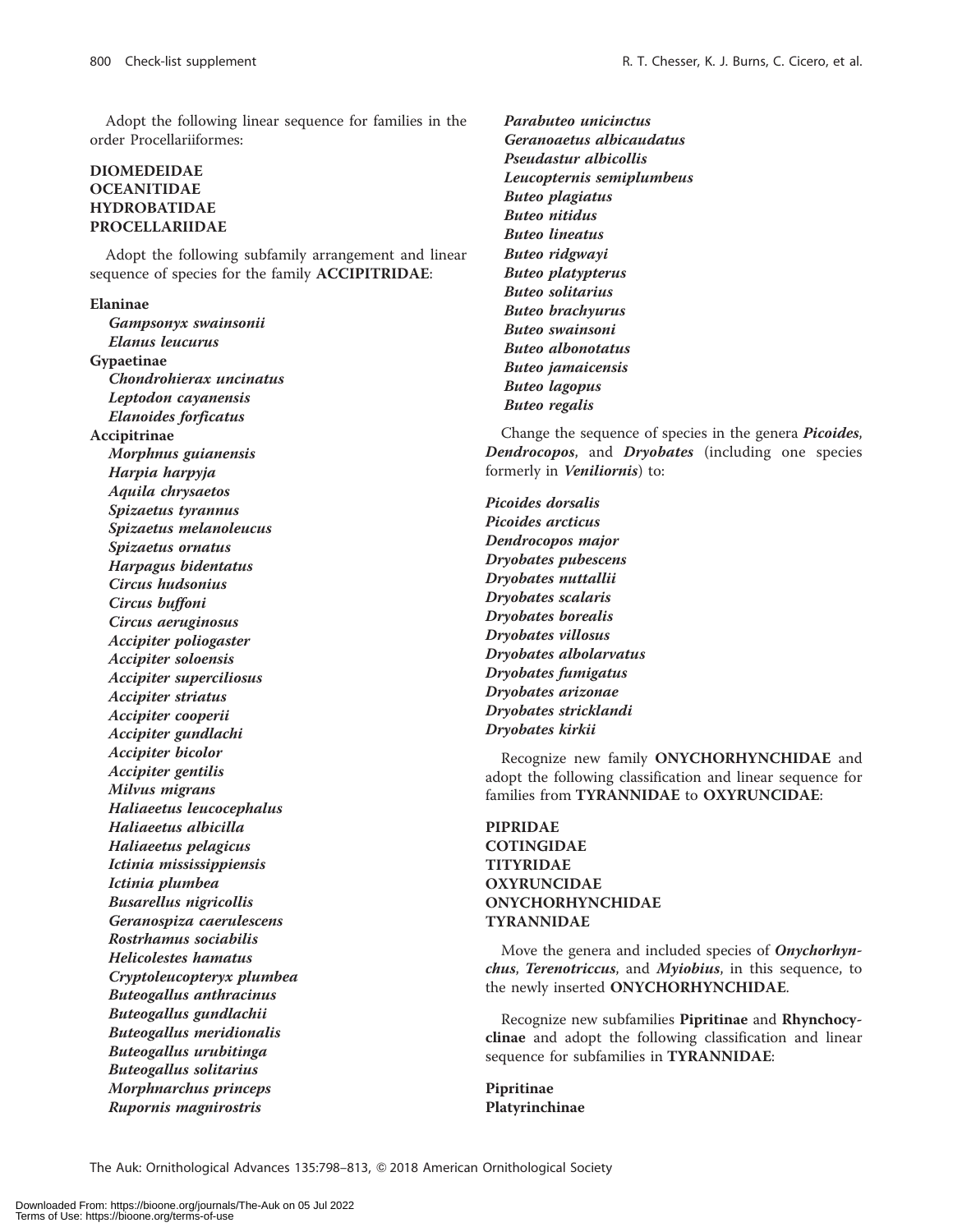Rhynchocyclinae Elaeniinae Tyranninae Fluvicolinae

Delete the heading Genus **INCERTAE SEDIS** above Piprites griseiceps and move this species to follow the newly inserted Pipritinae.

Move the genera and included species of Mionectes, Leptopogon, Phylloscartes, Pseudotriccus, Myiornis, Lophotriccus, Oncostoma, Poecilotriccus, Todirostrum, Cnipodectes, Rhynchocyclus, and Tolmomyias, in this sequence, to the newly inserted Rhynchocyclinae.

Move Machetornis rixosa to Tyranninae to follow Pitangus sulphuratus, and Sublegatus arenarum to Fluvicolinae to follow Fluvicola pica.

Change the sequence of species formerly in the genus Luscinia to:

Larvivora cyane Larvivora sibilans Cyanecula svecica Calliope calliope

Change the sequence of species formerly in the genus Ammodramus to:

Ammodramus savannarum Centronyx bairdii Centronyx henslowii Ammospiza leconteii Ammospiza maritima Ammospiza nelsoni Ammospiza caudacuta

Change the sequence of species in the genera Melopyrrha, Loxipasser, and Loxigilla to:

Melopyrrha portoricensis Melopyrrha nigra Melopyrrha violacea Loxipasser anoxanthus Loxigilla noctis Loxigilla barbadensis

Note: The entries below follow the current linear sequence as established in this and previous supplements, although entries continue to be cross-referenced to page numbers in AOU (1998).

1. [p. 64] Before the account for Tadorna ferruginea, insert the following new species account:

Tadorna tadorna (Linnaeus). Common Shelduck.

Anas Tadorna Linnaeus, 1758, Syst. Nat., ed. 10, p. 122;

based on "The Sheldrake, or Burrough-Duck" of Albin, 1731, Nat. Hist. Birds, 1, p. 90, pl. 94. (Coasts of Europe; restricted to Sweden by Linnaeus, 1761, Fauna Svecica, ed. 2, p. 40.)

Habitat.—Muddy and sandy shores of large coastal estuaries in Europe; shores of inland saline and brackish lakes in open steppe in Asia.

Distribution.—Breeds from northwestern Europe from Iceland, the British Isles, and Scandinavia south to the Atlantic coast of France (isolated populations in French Mediterranean shores and Sardinia, a few in Tunisia); and in Asia from extreme southeastern Europe across Turkey and the northern shores of the Black Sea eastward over central Asia through Mongolia to northern China (small and isolated breeding populations in Iran and Afghanistan). European populations largely resident, but many stage a molt migration in summer and spend the late summer in coastal Germany. Asian populations migratory.

Winters south to North Africa, Iraq, Afghanistan, Pakistan, northern India, Bangladesh, Korea, Japan (mainly Kyushu) and southern China, rarely south to Senegal, the Arabian Peninsula, Myanmar, Thailand, and Vietnam. Accidental in the Philippines.

Casual in Newfoundland (St. Johns, 17 November 2009, and Avalon Peninsula, 3 April 2014; photos; Pyle et al. 2017). Brinkley (2010) detailed some 40 records in North America through early 2010, many from eastern Canada and the mid-Atlantic region, and considered that those could well involve birds of natural origin, perhaps from the increasing Iceland population. Other records, including a few from western North America (e.g., California) are more problematical.

2. [p. 273] Caprimulgus jotaka and C. phalaena are treated as species separate from C. indicus. Remove the species account for C. indicus and replace it with the following new account:

Caprimulgus jotaka Temminck and Schlegel. Gray Nightjar.

Caprimulgus jotaka Temminck and Schlegel, 1844, in Siebold's Fauna Jap., Aves, 1847, p. 37, pl. 12  $\delta$ , pl. 13  $\sqrt{ }$ . (Japan.)

Habitat.—Open coniferous and deciduous forest including clear-cuts (avoids closed forest); winters along forest edges and in more open country.

Distribution.—*Breeds* from southeastern Siberia and the Russian Far East south to northeastern Mongolia, Japan, and central and eastern China, and in the Himalayas from northeastern Pakistan, southwestern Tibet, Nepal, and northern India, east to northwestern Thailand, westcentral Laos, and in China through Szechwan, northwest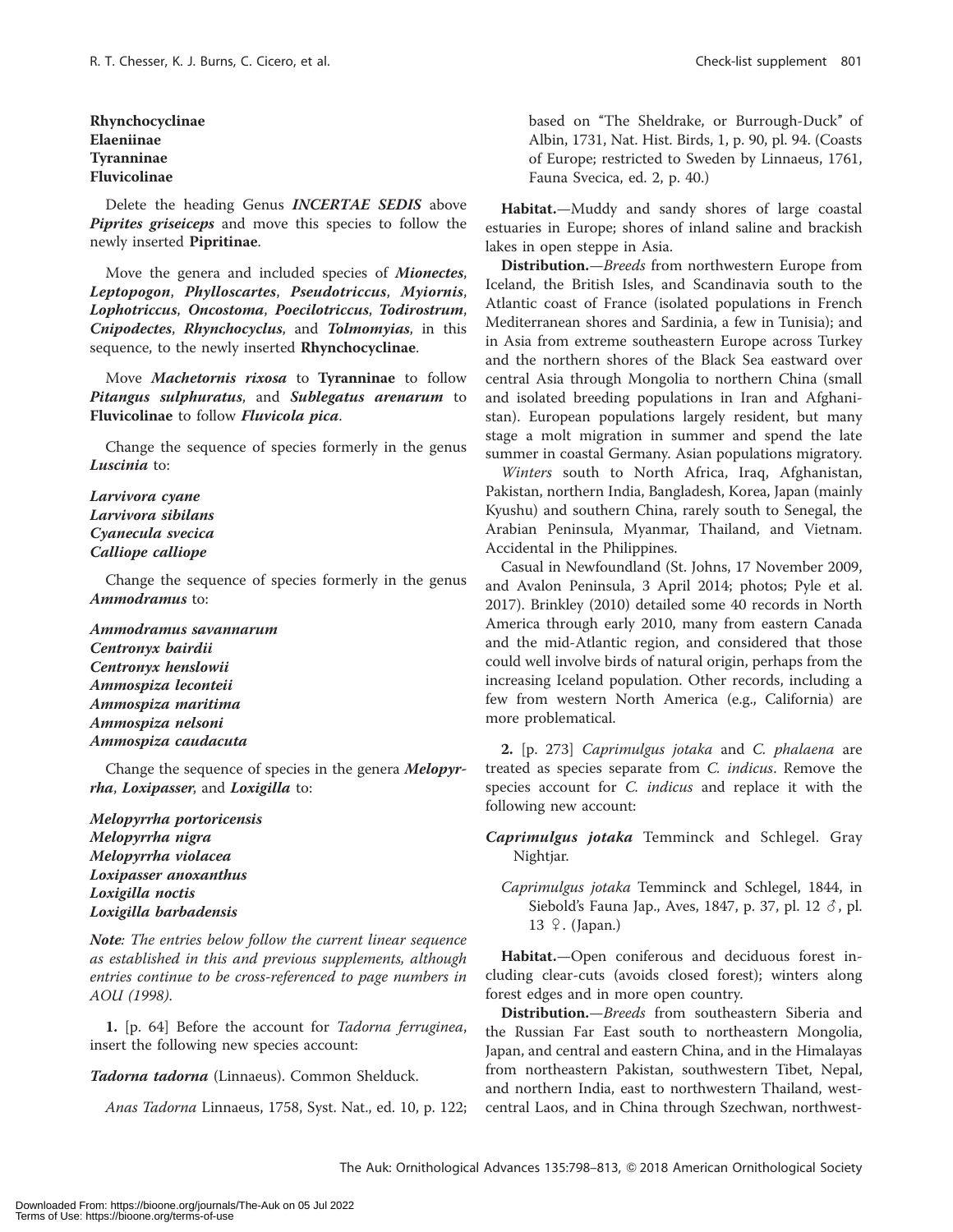ern Yunnan, southern Shensi, and Kweichow to Fukien. Northern populations are highly migratory.

Winters in the Himalayas eastward from western Nepal, northeastern India (south to the northeastern Ghats), southern Myanmar, and southeastern China south through the remainder of southeast Asia to Sumatra, Java, Borneo, and rarely the Philippines.

Casual in Sakhalin, southern Kuril Islands, Palau, Andaman Islands, and western New Guinea. Accidental off northwestern Australia (off Ashmore Reef) and in Alaska (Buldir Island, Aleutians, 31 May 1977, salvaged specimen; Day et al. 1979).

Notes.—Formerly (AOU 1983, 1998) considered conspecific with C. indicus Latham, 1790 [Jungle Nightjar] and C. phalaena Hartlaub and Finsch, 1872 [Palau Nightjar] as C. indicus [Gray Nightjar], but treated as separate species primarily on the basis of differences in vocalizations (Pratt et al. 1987, Rasmussen and Anderton 2005, Pratt and Etpison 2008, del Hoyo et al. 2018).

3. [p. 303] Records of Lampornis amethystinus [Amethyst-throated Hummingbird] in Canada and the United States are recognized. Add the following new paragraph to the end of the section on Distribution:

Accidental in Quebec (Saguenay, Région Saguenay-Lac-Saint-Jean, 30–31 July 2016; male, photos; Pyle et al. 2017) and in Texas (Davis Mountains, Jeff Davis County, 14–15 October 2016; male, photos; Pyle et al. 2017).

4. [p. 686] Phylogenetic analysis of morphology (Imber 1985) and mitochondrial DNA sequences (Bretagnolle et al. 1998, Kennedy and Page 2002, Welch et al. 2014) have shown that the genus *Pterodroma* is not monophyletic. After the species account for Pterodroma longirostris, insert the following heading, citation, and Notes:

#### Genus PSEUDOBULWERIA Mathews

Pseudobulweria Mathews, 1936, Ibis, p. 309. Type, by original designation, Thalassidroma (Bulweria) macgillivrayi G. R. Gray.

Notes.—Formerly (e.g., Chesser et al. 2011) considered part of Pterodroma, but now treated as separate on the basis of morphological (Imber 1985) and genetic (Bretagnolle et al. 1998, Kennedy and Page 2002, Welch et al. 2014) data which indicate that Pterodroma as previously constituted was not monophyletic and that species of Pseudobulweria are not true Pterodroma.

Change Pterodroma rostrata to Pseudobulweria rostrata and place the account for this species under the heading and Notes for Pseudobulweria. Replace the existing Notes with the following: Formerly placed in Pterodroma. See comments under Pseudobulweria.

After the heading and citation for Genus PTERODRO-MA Bonaparte, add the following Notes:

Notes.—See comments under Pseudobulweria.

5. [pp. 22–26] Phylogenetic analyses of nuclear and mitochondrial DNA (Kennedy and Page 2002, Hackett et al. 2008, Prum et al. 2015, Reddy et al. 2017) have shown that the family Hydrobatidae is not monophyletic. After the species account for Phoebastria albatrus, insert the following new heading and Notes:

# Family OCEANITIDAE: Southern Storm-Petrels

Notes.—Formerly (AOU 1983, 1998) included in the family Hydrobatidae, but genetic data (Kennedy and Page 2002, Hackett et al. 2008, Prum et al. 2015, Reddy et al. 2017) indicate that Hydrobatidae sensu lato consists of two deeply divergent clades that are not sister taxa.

Move the headings and citations for Genus OCEAN-ITES Keyserling and Blasius, Genus PELAGODROMA Reichenbach, and Genus FREGETTA Bonaparte, and their included species accounts, in this sequence, to follow this new family heading.

Change the family heading for Hydrobatidae to Family HYDROBATIDAE: Northern Storm-Petrels, and move this heading and its included genera and species accounts to follow the species account for Fregetta tropica. Insert the following Notes after the family heading:

Notes.—See comments under Oceanitidae.

6. [p. 98] Dickinson (2004) concluded that Mathews and Iredale (1921) were correct in showing that the genus name Pseudastur, previously attributed to Blyth, should instead be attributed to G. R. Gray. Change the heading and citation for Pseudastur to:

# Genus PSEUDASTUR G. R. Gray

Pseudastur G. R. Gray, 1849, Genera Birds III (index): 55. Type, by original designation, Falco poecilonotus "Cuvier" = Falco albicollis Latham, 1790.

Add the following at the end of the existing Notes for Pseudastur: Pseudastur was formerly ascribed to Blyth, but Mathews and Iredale (1921) showed that the first publication of Blyth's name was in Gray's index and that the name must be attributed to Gray (also see Dickinson 2004).

7. [pp. 87–105] Phylogenetic analyses of nuclear and mitochondrial DNA (Lerner and Mindell 2005, Griffiths et al. 2007, Lerner et al. 2008, Raposo do Amaral et al. 2009) have shown that the linear sequence of species in the family Accipitridae does not reflect their evolu-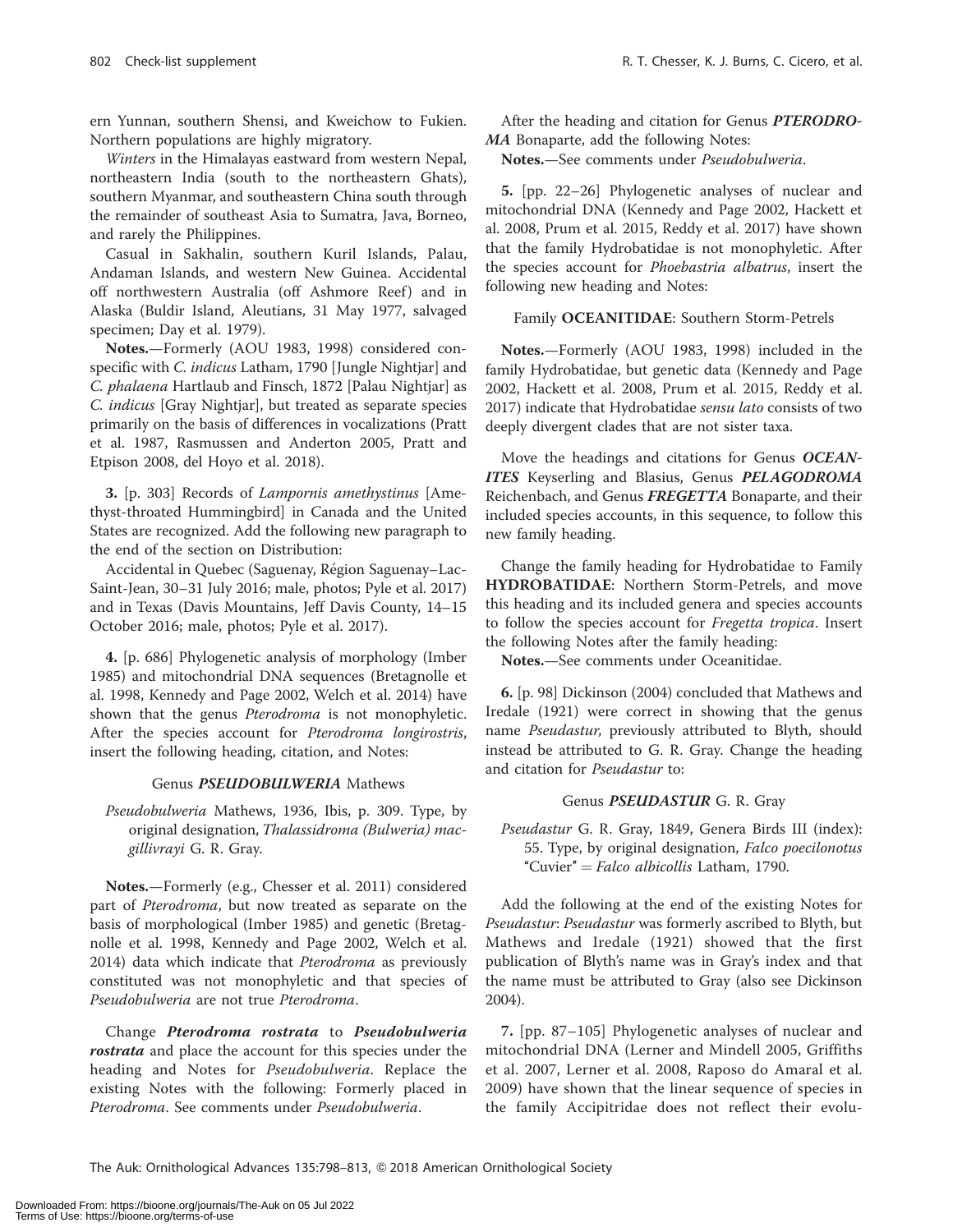tionary relationships. Rearrange the sequence of species to:

Gampsonyx swainsonii Elanus leucurus Chondrohierax uncinatus Leptodon cayanensis Elanoides forficatus Morphnus guianensis Harpia harpyja Aquila chrysaetos Spizaetus tyrannus Spizaetus melanoleucus Spizaetus ornatus Harpagus bidentatus Circus hudsonius Circus buffoni Circus aeruginosus Accipiter poliogaster Accipiter soloensis Accipiter superciliosus Accipiter striatus Accipiter cooperii Accipiter gundlachi Accipiter bicolor Accipiter gentilis Milvus migrans Haliaeetus leucocephalus Haliaeetus albicilla Haliaeetus pelagicus Ictinia mississippiensis Ictinia plumbea Busarellus nigricollis Geranospiza caerulescens Rostrhamus sociabilis Helicolestes hamatus Cryptoleucopteryx plumbea Buteogallus anthracinus Buteogallus gundlachii Buteogallus meridionalis Buteogallus urubitinga Buteogallus solitarius Morphnarchus princeps Rupornis magnirostris Parabuteo unicinctus Geranoaetus albicaudatus Pseudastur albicollis Leucopternis semiplumbeus Buteo plagiatus Buteo nitidus Buteo lineatus Buteo ridgwayi Buteo platypterus Buteo solitarius

Buteo brachyurus Buteo swainsoni Buteo albonotatus Buteo jamaicensis Buteo lagopus Buteo regalis

8. [pp. 87–105] A subfamily classification is adopted for family Accipitridae, following Griffiths et al. (2007). This results in the following changes:

Under the heading Family ACCIPITRIDAE: Hawks, Kites, Eagles, and Allies, add the following:

Notes.—Linear sequence follows Lerner and Mindell (2005), Griffiths et al. (2007), and Raposo do Amaral et al. (2009), and subfamily classification follows Griffiths et al. (2007).

After the heading and Notes for family Accipitridae, insert the following new heading:

#### Subfamily ELANINAE: Elanine Kites

Move the headings Genus GAMPSONYX Vigors, Genus ELANUS Savigny, their citations, and their included species accounts to follow this heading, and delete the existing Notes under Gampsonyx.

After the species account for Elanus leucurus, insert the following new heading:

Subfamily GYPAETINAE: Gypaetine Hawks

Move the headings Genus **CHONDROHIERAX** Lesson, Genus LEPTODON Sundevall, Genus ELANOIDES Vieillot, their citations, and their included species accounts to follow this heading.

After the species account for Elanoides forficatus, insert the following new heading:

Subfamily ACCIPITRINAE: Hawks, Eagles, and Old World Vultures

Move the headings Genus MORPHNUS Dumont, Genus HARPIA Vieillot, Genus AQUILA Brisson, Genus SPIZAETUS Vieillot, Genus HARPAGUS Vigors, Genus CIRCUS Lacépède, Genus ACCIPITER Brisson, Genus MILVUS Lacépède, Genus HALIAEETUS Savigny, Genus ICTINIA Vieillot, Genus BUSARELLUS Lesson, Genus GERANOSPIZA Kaup, Genus ROSTRHAMUS Lesson, Genus HELICOLESTES Bangs and Penard, Genus CRYP-TOLEUCOPTERYX Raposo do Amaral et al., Genus BUTEOGALLUS Lesson, Genus MORPHNARCHUS Ridgway, Genus RUPORNIS Kaup, Genus PARABUTEO Ridgway, Genus GERANOAETUS Kaup, Genus PSEU-DASTUR G. R. Gray, Genus LEUCOPTERNIS Kaup,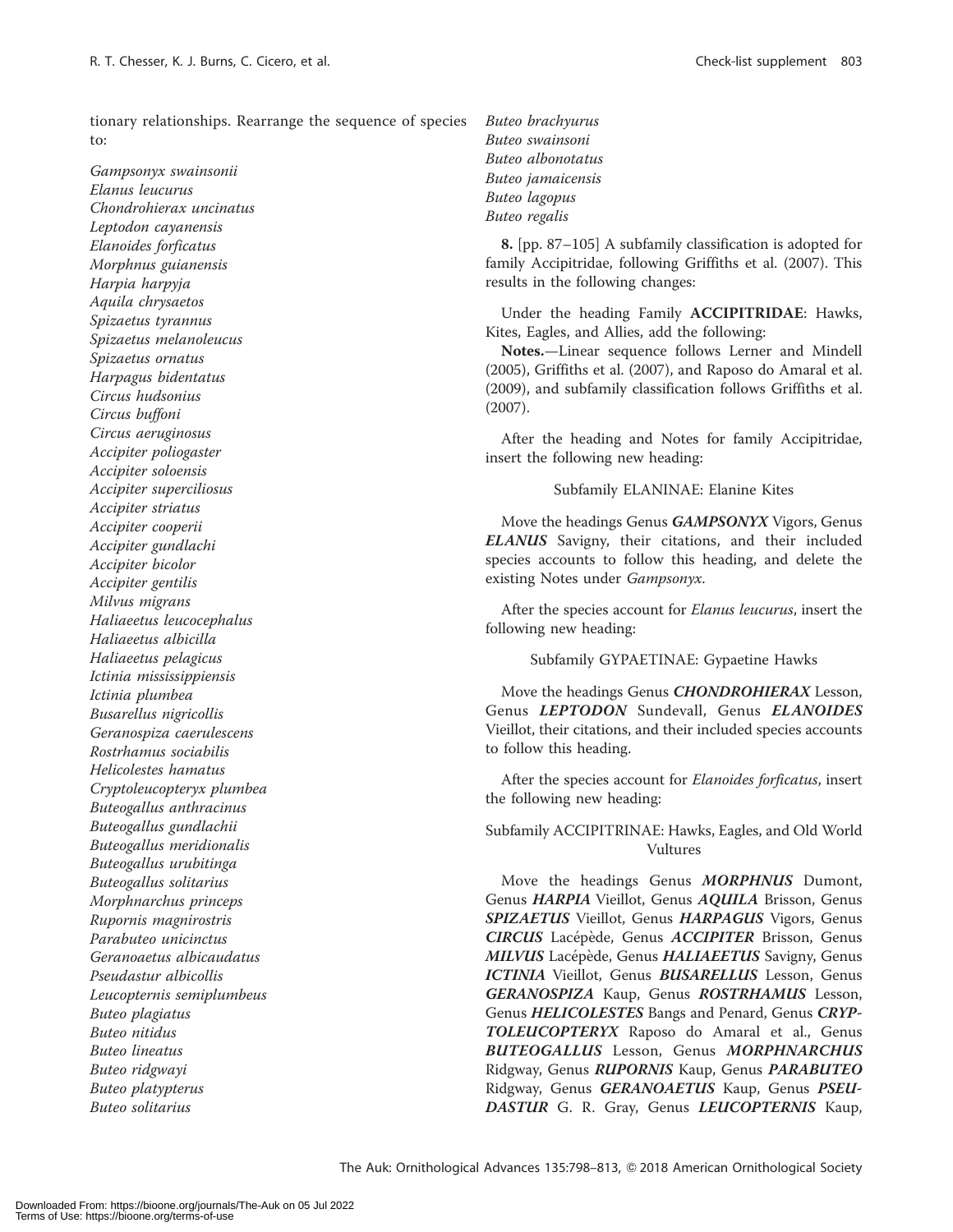Genus **BUTEO** Lacépède, their citations and Notes (except as below), and their included species accounts, in this sequence, to follow this heading. Delete the existing Notes under Busarellus.

9. [pp. 339–341] Phylogenetic analyses of nuclear and mitochondrial DNA (Weibel and Moore 2002a, 2002b; Winkler et al. 2014; Fuchs and Pons 2015; and Shakya et al. 2017) have shown that the genus Picoides is polyphyletic. These findings result in the following changes:

Move the heading Genus PICOIDES Lacépède, its citation, and the species accounts for P. dorsalis and P. arcticus to follow the species account for Xiphidiopicus percussus, and insert the following Notes under Picoides:

Notes.—Formerly (AOU 1983, 1998) included many species now placed in Dryobates, but genetic data (Weibel and Moore 2002a, 2002b; Winkler et al. 2014; Fuchs and Pons 2015; Shakya et al. 2017) indicate that Picoides as previously constituted was polyphyletic and that these species are not true Picoides.

Move the heading Genus DENDROCOPOS Koch, its citation, and the species account for D. major to follow the species account for Picoides arcticus.

After the species account for *Dendrocopos major*, insert the following new heading:

#### Genus DRYOBATES Boie

Remove the citations for Dryobates, Phrenopicus, and Xenipicus from the synonymy of Picoides and place them under the heading for Dryobates. Remove the citation for Veniliornis and place it under the heading for Dryobates, preceding the citation for Xenipicus. Add the following Notes at the end of the synonymy:

Notes.—See comments under Picoides and in the species accounts below.

Change the generic names of Picoides pubescens, P. nuttallii, P. scalaris, P. borealis, P. villosus, P. albolarvatus, P. fumigatus, P. arizonae, P. stricklandi, and Veniliornis kirkii to Dryobates, make the appropriate changes in generic names or abbreviations within the existing Notes, and place the accounts for these species, in this sequence, under the heading and Notes for Dryobates.

Insert the following as new Notes or add to the end of the existing Notes in the species accounts for Dryobates pubescens, D. nuttallii, and D. scalaris:

Notes.—Formerly (AOU 1983, 1998) placed in Picoides. See comments under Picoides.

Insert the following as new Notes or add to the end of the existing Notes in the species accounts for Dryobates

borealis, D. villosus, D. albolarvatus, D. arizonae, and D. stricklandi:

Notes.—Formerly (AOU 1983, 1998) placed in Picoides, and sometimes (e.g., Gill and Donsker 2018) placed in Leuconotopicus. See comments under Picoides.

Replace the Notes in the species account for Dryobates fumigatus with:

Notes.—Formerly placed in Veniliornis (AOU 1983, 1998) or Picoides (Chesser et al. 2012). See comments under Picoides.

Replace the Notes in the species account for Dryobates kirkii with:

Notes.—Formerly (AOU 1983, 1998) placed in Veniliornis.

Delete the heading Genus VENILIORNIS Bonaparte.

10. [p. 352] *Automolus exsertus* is treated as a species separate from A. ochrolaemus, following Freeman and Montgomery (2017). In the account for A. ochrolaemus, revise the distributional statement as follows and insert the following Notes:

Distribution.—Resident on the Gulf-Caribbean slope of Oaxaca, Veracruz, Tabasco, Chiapas, Guatemala, Belize, Honduras, Costa Rica, and both slopes of Panama (except Chiriquí province), and in South America west of the Andes from northern Colombia to western Ecuador, and east of the Andes from central Colombia, central Venezuela, and the Guianas south to central Bolivia and Amazonian Brazil.

Notes.—Formerly (AOU 1983, 1998) considered conspecific with A. exsertus, but separated based on differences in vocalizations and differential responses to playback of A. exsertus and A. ochrolaemus hypophaeus, respectively, in Central America (Freeman and Montgomery 2017).

After the account for A. *ochrolaemus*, insert the following new species account:

Automolus exsertus Bangs. Chiriqui Foliage-gleaner.

Automolus exsertus Bangs, 1901, Auk 18: 367. (Divala, Chiriquí.)

Habitat.—Tropical Lowland Evergreen Forest (0–1400 m; Tropical and lower Subtropical zones).

Distribution.—Resident on the Pacific slope of Costa Rica (absent from the dry northwest) and western Panama (Chiriquí east to Veraguas).

Notes.—See comments under A. ochrolaemus.

11. [pp. 347, 373–420] Analyses of nuclear and mitochondrial DNA data (Ohlson et al. 2008, 2013; Rheindt et al. 2008; Tello et al. 2009) have shown that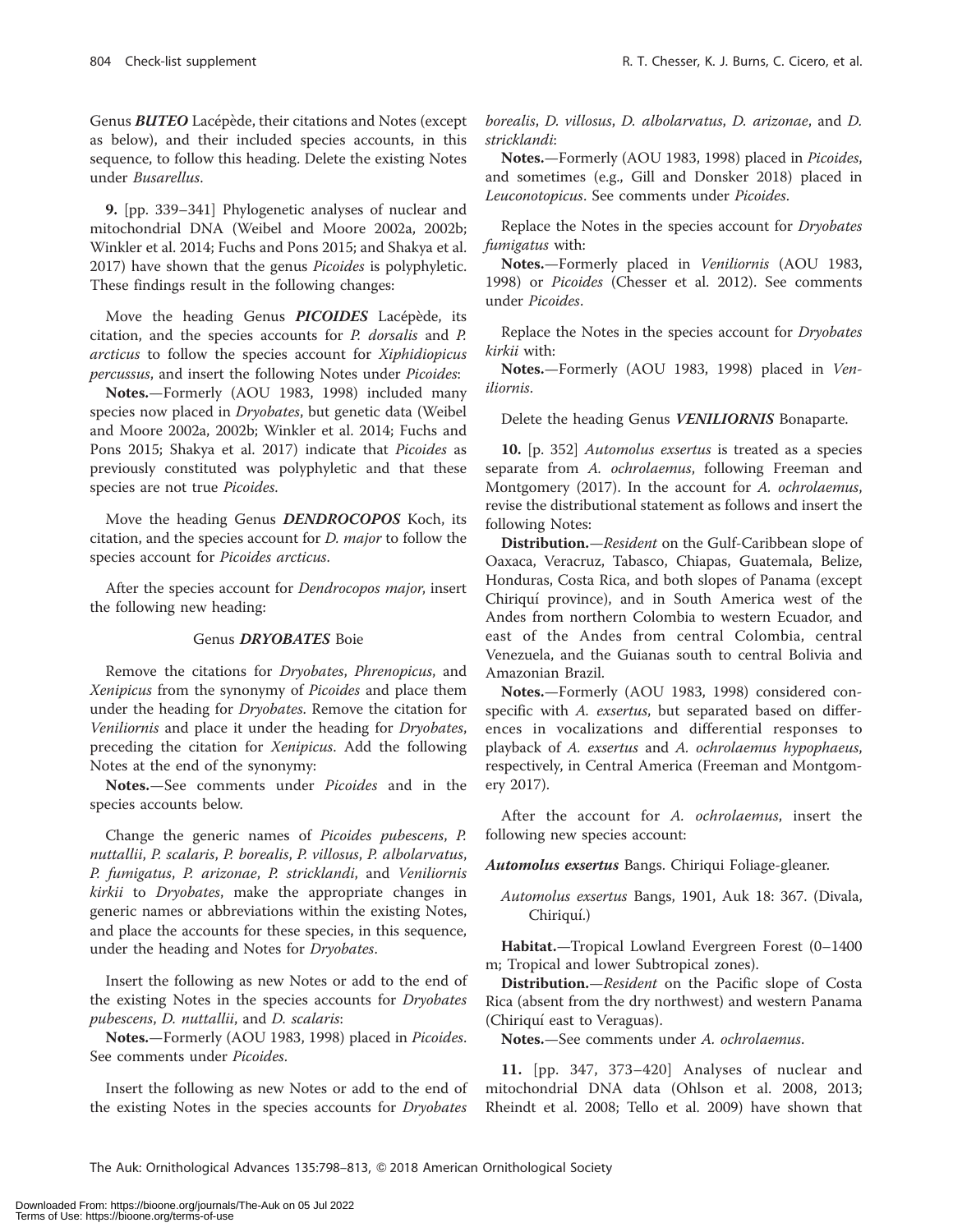the arrangement of families in the tyrannine portion of the Suborder TYRANNI: Suboscines does not reflect their evolutionary relationships. These findings result in the following changes:

Delete the heading Superfamily TYRANNOIDEA: Tyrant-Flycatchers, Cotingas, Manakins, and Allies.

Replace the Notes under the heading Suborder TYR-ANNI: Suboscines with:

Notes.—Classification and linear sequence of families follow Tello et al. (2009), Moyle et al. (2009), and Ohlson et al. (2013).

Move the heading and Notes for Family PIPRIDAE: Manakins, and its included genus and species accounts, to follow the species account for Synallaxis erythrothorax.

Move the heading and Notes for Family COTINGIDAE: Cotingas, and its included genus and species accounts, to follow the species account for Ceratopipra erythrocephala.

Move the heading and Notes for Family TITYRIDAE: Becards, Tityras, and Allies, and its included genus and species accounts, to follow the species account for Carpodectes nitidus.

Move the heading and Notes for Family OXYRUNCI-DAE: Sharpbills, and its included genus and species accounts, to follow the species account for Tityra inquisitor.

After the species account for Oxyruncus cristatus, insert the following new heading and Notes:

# Family ONYCHORHYNCHIDAE: Royal-Flycatchers

Notes.—The genera Onychorhynchus, Terenotriccus, and Myiobius were formerly (AOU 1983, 1998) placed in the Fluvicolinae, but genetic data (Ohlson et al. 2008, 2013; Tello et al. 2009) indicate that they form a clade more closely related to the Oxyruncidae than to the Tyrannidae.

Move the headings, citations, and Notes for Genus ONYCHORHYNCHUS Fischer von Waldheim, Genus TERENOTRICCUS Ridgway, and Genus MYIOBIUS G. R. Gray, and their included species accounts, in this sequence, to follow this new heading.

Move the heading Family TYRANNIDAE: Tyrant Flycatchers to follow the species account for Myiobius atricaudus.

12. [pp. 373–420] Analyses of nuclear and mitochondrial DNA data (Ohlson et al. 2008, 2013; Rheindt et al. 2008; Tello et al. 2009) have shown that the arrangement of subfamilies in the family Tyrannidae does not reflect their

evolutionary relationships. These findings result in the following changes:

Change the existing Notes under Family TYRANNI-DAE: Tyrant Flycatchers to:

Notes.—Classification and linear sequence of subfamilies follow Ohlson et al. (2008), Rheindt et al. (2008), Tello et al. (2009), and Ohlson et al. (2013).

After the heading and Notes for Tyrannidae, insert the following new heading:

# Subfamily PIPRITINAE: Piprites

Delete the heading Genus Incertae Sedis and Notes, move the heading Genus PIPRITES Cabanis and its included species account to follow this new heading, and insert the following Notes under Piprites:

Notes.—Formerly considered to be part of the Pipridae (AOU 1983) or incertae sedis within the Tyranni (AOU 1998), but genetic data indicate that Piprites is closely related to the tyrant-flycatchers (Tello et al. 2009, Ohlson et al. 2013).

Change Subfamily PLATYRINCHINAE: Tody-Tyrants and Flatbills to Subfamily PLATYRINCHINAE: Spadebills and insert the following:

Notes.—Formerly (AOU 1998) included several additional genera, but genetic data (Tello et al. 2009, Ohlson et al. 2013) indicate that species of Platyrinchus form a distinct clade sister to the rest of the tyrant-flycatchers (exclusive of Piprites).

Move Genus PLATYRINCHUS Desmarest, its citation, and its included species to follow this heading.

After the species account for Platyrinchus coronatus, insert the following new heading and Notes:

# Subfamily RHYNCHOCYCLINAE: Flatbills and Tody-Tyrants

Notes.—Genera in this subfamily were formerly (AOU 1998) placed in the Elaeniinae or Platyrinchinae, but genetic data (Ohlson et al. 2008, 2013; Tello et al. 2009) indicate that they form a clade separate from these subfamilies.

Move Genus **MIONECTES** Cabanis, Genus LEPTO-POGON Cabanis, Genus PHYLLOSCARTES Cabanis and Heine, Genus PSEUDOTRICCUS Taczanowski and Berlepsch, Genus MYIORNIS Bertoni, Genus LOPHOTRIC-CUS Berlepsch, Genus ONCOSTOMA Sclater, Genus POECILOTRICCUS Berlepsch, Genus TODIROSTRUM Lesson, Genus CNIPODECTES Sclater and Salvin, Genus RHYNCHOCYCLUS Cabanis and Heine, and Genus TOLMOMYIAS Hellmayr, their citations and Notes, and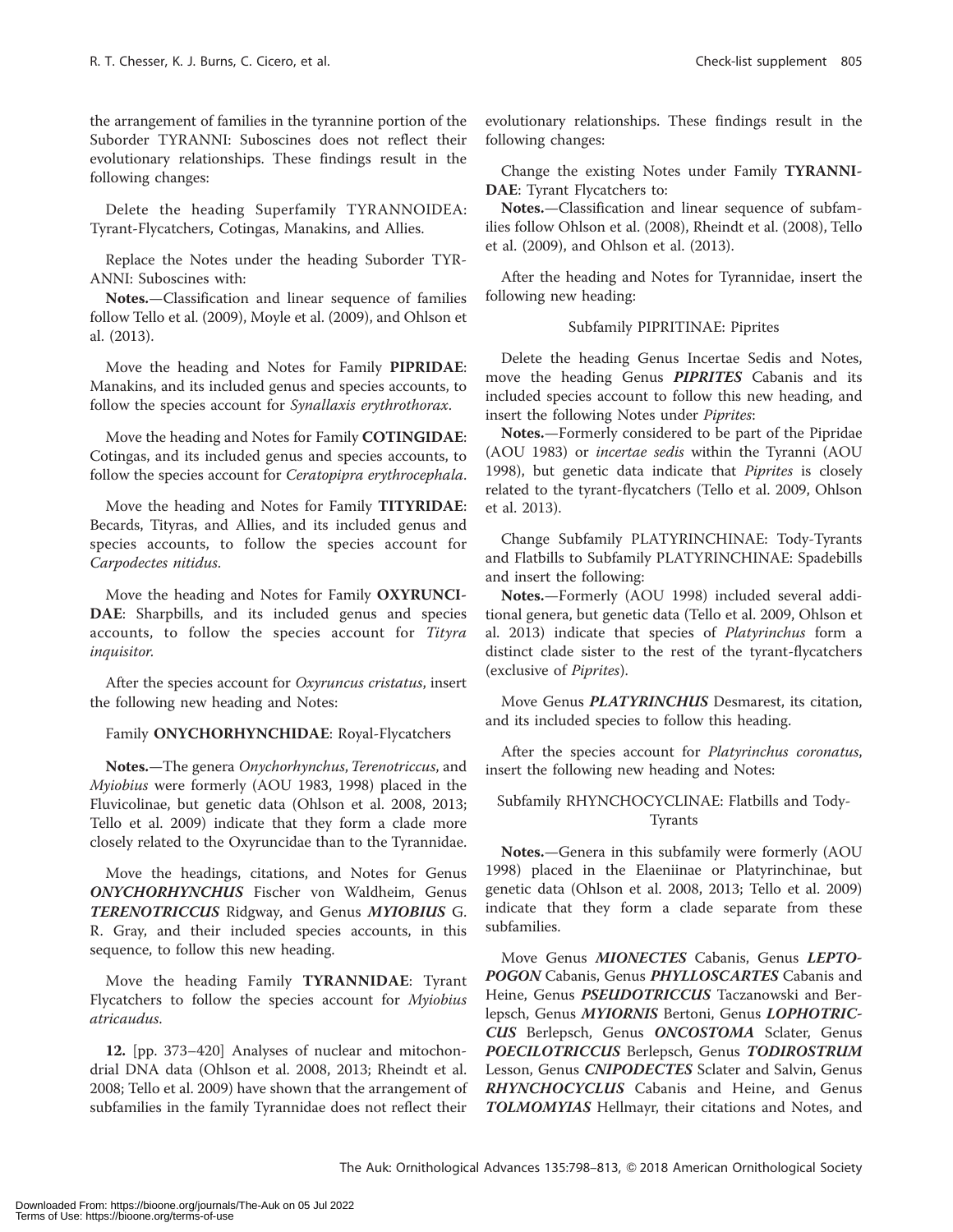their included species, in this sequence, to follow this heading.

Move Subfamily ELAENIINAE: Tyrannulets, Elaenias, and Allies, and its included genera and species accounts, to follow the account for Tolmomyias flaviventris.

Remove the heading Genus **SUBLEGATUS** Sclater and Salvin and its included species account from the Elaeniinae and insert them after the species account for Fluvicola pica in the Fluvicolinae. Insert the following Notes under Sublegatus:

Notes.—Formerly (AOU 1983, 1998) placed in the Elaeniinae but genetic data (Ohlson et al. 2008, 2013; Tello et al. 2009) indicate that Sublegatus belongs in the Fluvicolinae.

Move the heading Subfamily TYRANNINAE: Tyrannine Flycatchers and its included genera and species accounts to follow the account for Zimmerius vilissimus.

Move the heading Subfamily FLUVICOLINAE: Fluvicoline Flycatchers and its included genera and species accounts to follow the account for Tyrannus savana.

Remove the heading Genus MACHETORNIS Gray and its included species account from the Fluvicolinae and insert them after the species account for Pitangus sulphuratus in the Tyranninae. Insert the following Notes under Machetornis:

Notes.—Formerly (AOU 1983, 1998) placed in the Fluvicolinae but genetic data (Ohlson et al. 2008, 2013; Tello et al. 2009) indicate that Machetornis belongs in the Tyranninae.

13. [p. 374] Phylogenetic analyses of nuclear and mitochondrial DNA (Zucker et al. 2016) have shown that Phaeomyias is paraphyletic with respect to Nesotriccus. Change Phaeomyias murina to Nesotriccus murinus, place the account for this species after the species account for Nesotriccus ridgwayi, and insert the following Notes:

Notes.—Formerly (AOU 1983, 1998) placed in Phaeomyias but genetic data (Zucker et al. 2016) indicate that Phaeomyias is paraphyletic with respect to Nesotriccus, which has priority over *Phaeomyias*. More than one species is likely involved (Zucker et al. 2016).

Remove the heading Genus **PHAEOMYIAS** Berlepsch and place its citation in the synonymy for Nesotriccus.

14. [p. 377] Extralimital species *Elaenia brachyptera* is separated from *E. chiriquensis*, following Rheindt et al. (2015) and Remsen et al. (2018). In the species account for E. chiriquensis, change the distributional statement as follows: change "west of the Andes locally to northwestern Ecuador" to "west of the Andes locally in Colombia (except extreme southwest)." Insert the following Notes:

Notes.—Formerly (AOU 1983, 1998) considered conspecific with extralimital species E. brachyptera Berlepsch, 1907 [Coopman's Elaenia], but separated based on differences in vocalizations (Ridgely and Greenfield 2001, Rheindt et al. 2015).

15. [pp. 389–390] Extralimital species Mitrephanes olivaceus is separated from M. phaeocercus, following Remsen et al. (2018). In the species account for M. phaeocercus, remove reference to the olivaceus group from the distributional statement and change the Notes to:

Notes.—Formerly (AOU 1983, 1998) considered conspecific with extralimital species M. olivaceus Berlepsch and Stolzmann, 1894 [Olive Flycatcher], but see Webster (1968) and Remsen et al. (2018).

16. [p. 393] A record of *Empidonax affinis* [Pine Flycatcher] in the United States is recognized. Add the following new paragraph to the end of the section on Distribution:

Accidental in southern Arizona (Aliso Spring, Pima County, 28 May–7 July 2016; recordings, photos; Pyle et al. 2017).

17. [p. 401] Extralimital species Fluvicola albiventer is separated from F. pica, following Remsen et al. (2018). In the species account for *F. pica*, remove references to the albiventer group from the distributional statement and change the Notes to:

Notes.—Formerly (AOU 1983, 1998) considered conspecific with extralimital species F. albiventer (Spix, 1825) [Black-backed Water-Tyrant], but see Ridgely and Tudor (1994) and Remsen et al. (2018).

18. [p. 430] Records of Vireo gundlachii [Cuban Vireo] in the United States are recognized. Add the following new paragraph to the end of the section on Distribution:

Accidental in southern Florida (Fort Zachary Taylor Historic State Park, Key West, Monroe County, 19–24 April 2016; photos; Pyle et al. 2017; and Kawama Yacht Club, Monroe County, 29 April 2017; photos).

19. [pp. 437–438] Extralimital species Vireo chivi is separated from *V. olivaceus*, following Battey and Klicka (2017). In the species account for V. olivaceus, remove references to the *chivi* group from the distributional statement and change the Notes to:

Notes.—Formerly (AOU 1983, 1998) considered conspecific with extralimital species V. chivi (Vieillot, 1817) [Chivi Vireo], but genomic data indicate that broadly defined V. olivaceus is paraphyletic with respect to V. altiloquus (Battey and Klicka 2017).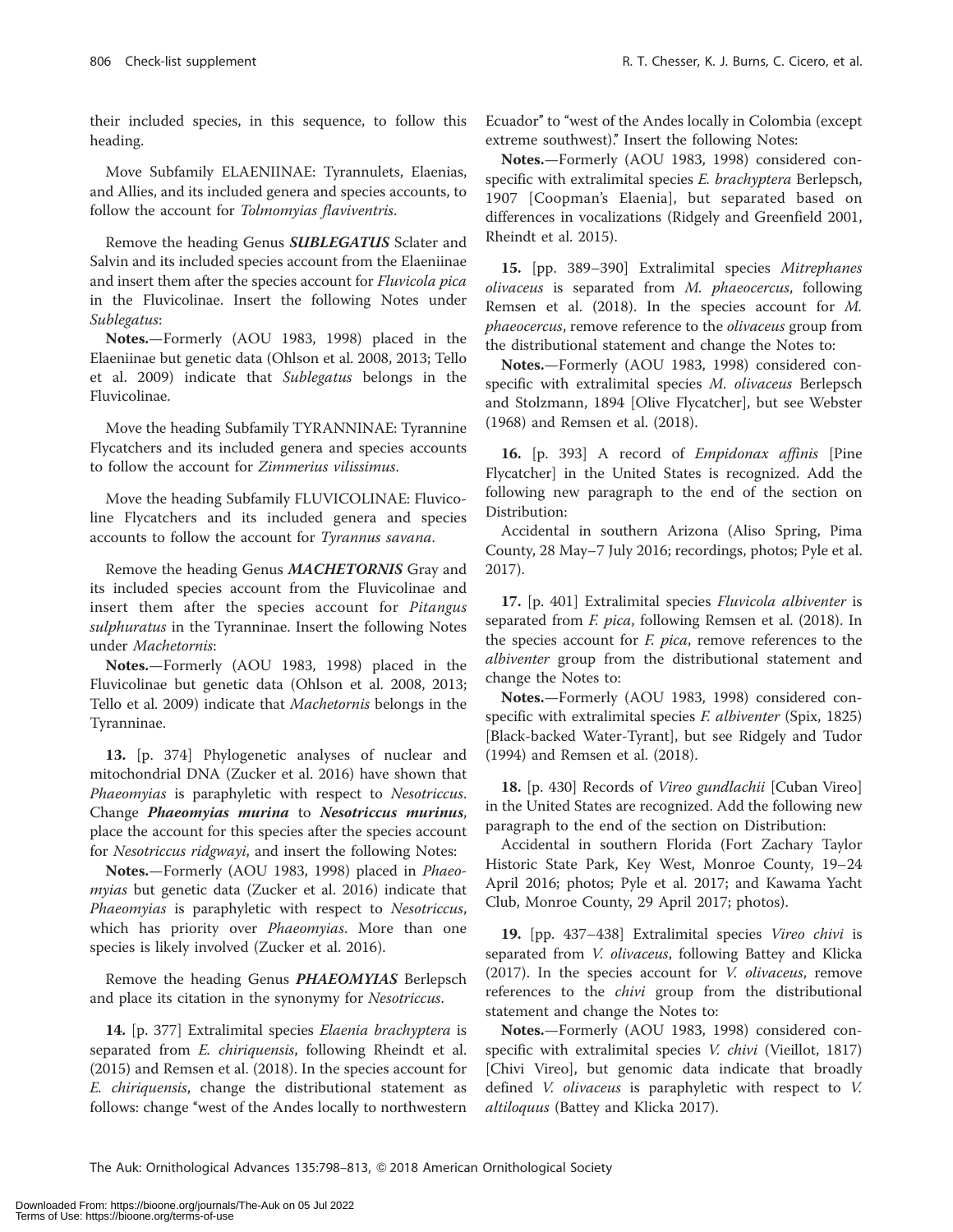20. [pp. 441-442] The English name of Perisoreus canadensis is restored to Canada Jay. This name was used for P. canadensis in the first and second editions of the Check-list (AOU 1886, 1895), then used for P. c. canadensis when English names were used only for subspecies in the third and fourth editions (AOU 1910, 1931). Strickland (2017) outlined the history of the English names of this species, showing that the name Gray Jay (formerly used for P. c. obscurus) was incorrectly adopted when English names for species were reintroduced in the fifth edition (AOU 1957), despite guidelines calling for adoption of English names of nominate subspecies for polytypic species. In addition to its historical precedence, the name Canada Jay reflects the scientific name of the species and its main area of distribution, and is symmetrical with the geographical names of the other jays in this genus, Siberian Jay P. infaustus and Sichuan Jay P. internigrans. In the species account for *P. canadensis*, replace the second sentence of the existing Notes with the following: Formerly (AOU 1983, 1998) known as Gray Jay.

21. [p. 485] Extralimital species Henicorhina anachoreta is separated from H. leucophrys, following Cadena et al. (2015) and Remsen et al. (2018). In the species account for H. leucosticta, remove the last sentence of the Notes. In the species account for *H. leucophrys*, change the Notes to:

Notes.—Formerly (AOU 1983, 1998) considered conspecific with extralimital species H. anachoreta Bangs, 1899 [Hermit Wood-Wren], but separated on the basis of genetic, morphological, and behavioral differences, including asymmetrical response to playback, between these parapatric species (Caro et al. 2013, Burbridge et al. 2015, Cadena et al. 2015).

22. [p. 489] Phylogenetic analyses of nuclear and mitochondrial DNA sequences (Alström et al. 2006, 2011; Irestedt et al. 2011) have shown that the genus Cettia is not monophyletic. These findings result in the following changes:

After the heading Family CETTIIDAE: Bush-Warblers, remove the heading and citation for Cettia, and insert the following new heading:

#### Genus HORORNIS Hodgson

Horornis Hodgson, 1845, Proc. Zool. Soc. London, p. 31. Types H. fortipes and H. flaviventris; restricted to H. fortipes (Seebohm, 1881, Cat. Birds Brit. Mus., 5: 133).

Change *Cettia diphone* to *Horornis diphone*, place the account for this species under the heading and citation for Horornis, and insert the following at the beginning of the existing Notes: Formerly (AOU 1983, 1998) placed in Cettia, but genetic data (Alström et al. 2006, 2011; Irestedt et al. 2011) indicate that Cettia as previously constituted was polyphyletic and that H. diphone is not closely related to true Cettia.

23. [pp. 495–496] Phylogenetic analyses of nuclear and mitochondrial DNA sequences (Sangster et al. 2010) have shown that the genus *Luscinia* is polyphyletic. These findings result in the following changes:

After the species account for Copsychus malabaricus, delete the heading, citation, and Notes for Luscinia, and insert the following new heading, citation, and Notes:

# Genus LARVIVORA Hodgson

Larvivora Hodgson, 1837, Journ. Asiat. Soc. Bengal 6: 102. Type, by original designation, Motacilla cyane Pallas.

Notes.—Larvivora, Cyanecula, and Calliope were formerly (AOU 1983, 1998; Chesser et al. 2010) considered congeneric with Luscinia, but genetic data (Sangster et al. 2010) indicate that *Luscinia* as previously constituted was polyphyletic and that species in these genera are not true Luscinia. These genera were formerly included in the family Turdidae, but genetic data (Sangster et al. 2010, Zuccon and Ericson 2010) indicate that they belong in the Muscicapidae.

Change Luscinia cyane to Larvivora cyane and Luscinia sibilans to Larvivora sibilans, place the accounts for these species, in this sequence, under the heading and citation for Larvivora, and insert the following as new Notes or at the beginning of the existing Notes: Formerly placed in Luscinia. See comments under Larvivora.

After the species account for Larvivora sibilans, insert the following new heading and citation:

#### Genus CYANECULA Brehm

Cyanecula C. L. Brehm, 1828, Isis von Oken 21:1280. Type, by monotypy, Motacilla svecica Linnaeus.

Change Luscinia svecica to Cyanecula svecica, place the account for this species under the heading and citation for Cyanecula, and insert the following Notes:

Notes.—Formerly (AOU 1983, 1998) placed in Luscinia. See comments under Larvivora.

After the species account for Cyanecula svecica, insert the following new heading and citation:

#### Genus CALLIOPE Gould

Calliope Gould, 1836, Birds Europe, pt. 2, pl. 118, text. Type, by monotypy, *Calliope Lathamii* Gould  $=$ Motacilla calliope Pallas.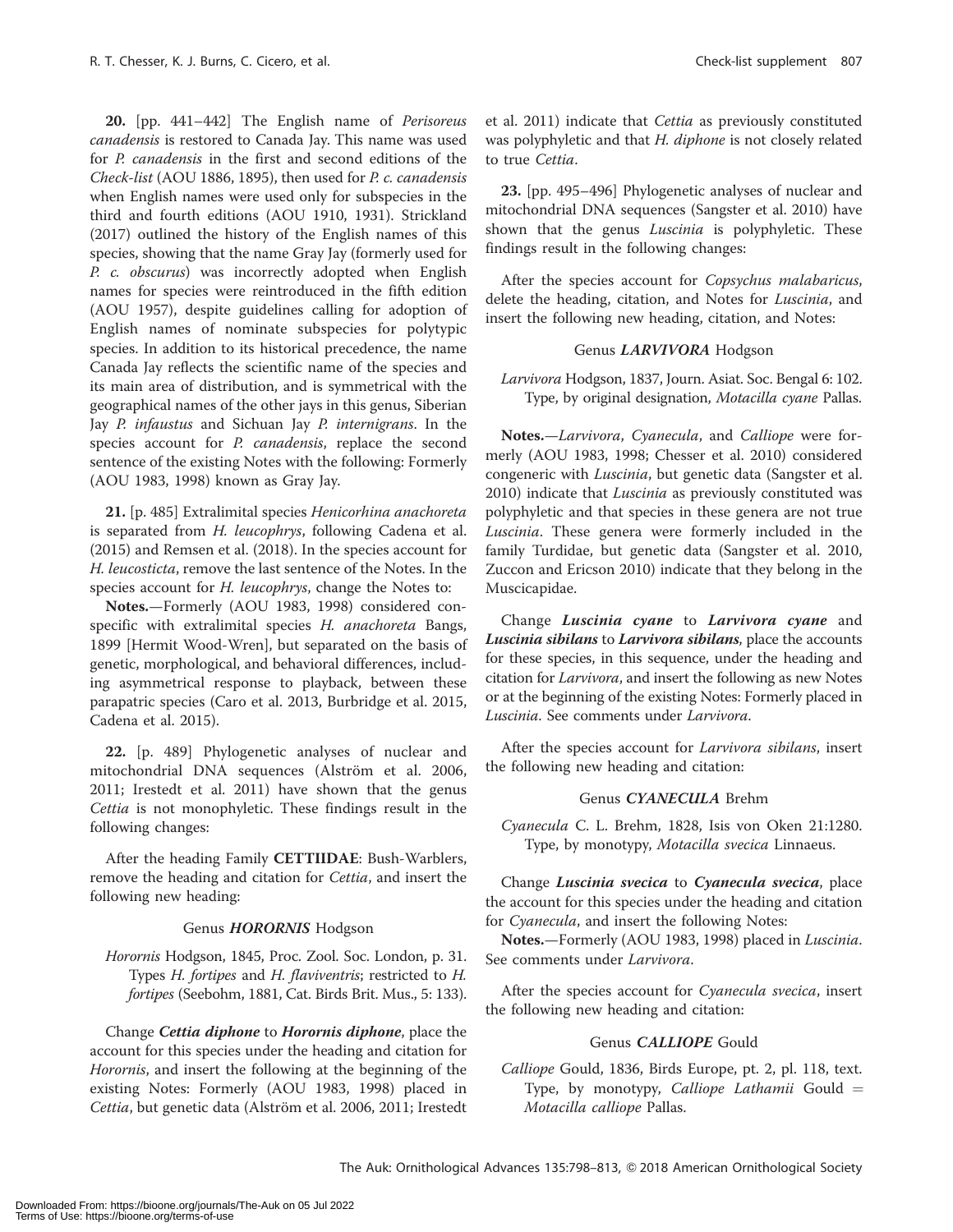Change Luscinia calliope to Calliope calliope, place the account for this species under the heading and citation for Calliope, and insert the following Notes:

Notes.—Formerly (AOU 1983, 1998) placed in Luscinia. See comments under Larvivora.

24. [pp. 615–622] Analyses of nuclear and mitochondrial DNA (Klicka and Spellman 2007, DaCosta et al. 2009, Klicka et al. 2014, Barker et al. 2015, Bryson et al. 2016) have shown that the genus Ammodramus is polyphyletic. These findings result in the following changes:

After the species account for Ammodramus savannarum, insert the following new heading:

#### Genus CENTRONYX Baird

Remove the citations for Centronyx and Nemospiza from the synonymy of Ammodramus and place them under the heading for Centronyx. Add the following Notes at the end of the synonymy:

Notes.—Centronyx and Ammospiza were formerly (AOU 1983, 1998) considered congeneric with Ammodramus, but genetic data (Klicka and Spellman 2007, DaCosta et al. 2009, Klicka et al. 2014, Barker et al. 2015, Bryson et al. 2016) indicate that Ammodramus as previously constituted was polyphyletic and that these species are not true Ammodramus.

Change Ammodramus bairdii to Centronyx bairdii and Ammodramus henslowii to Centronyx henslowii, and place the accounts for these species, in this sequence, under the heading and Notes for Centronyx, and delete the existing Notes under Centronyx henslowii.

After the species account for Centronyx henslowii, insert the following new heading and Notes:

#### Genus AMMOSPIZA Oberholser

Remove the citation for Ammospiza from the synonymy of Ammodramus and place it under the heading for Ammospiza. Remove the citations for Passerherbulus and Thryospiza from the synonymy of Ammodramus and place in the synonymy of Ammospiza. Add the following Notes at the end of the synonymy:

Notes.-See comments under Centronyx.

Change the generic names of Ammodramus leconteii and A. nelsoni to Ammospiza, change Ammodramus maritimus to Ammospiza maritima and Ammodramus caudacutus to Ammospiza caudacuta, add parentheses around the authority for A. nelsoni, and place the accounts for these species under the heading and Notes for Ammospiza, in the following sequence:

Ammospiza leconteii

Ammospiza maritima Ammospiza nelsoni Ammospiza caudacuta

In the Notes under species accounts for Ammospiza leconteii, A. maritima, A. nelsoni, and A. caudacuta, replace the second sentence with: Formerly (AOU 1983, 1998) placed in Ammodramus. See comments under Centronyx.

25. [p. 642] Change the English name of Leistes militaris to Red-breasted Meadowlark, following Remsen et al. (2018). Add the following sentence at the beginning of the Notes: Formerly (e.g., AOU 1998) known as Red-breasted Blackbird.

26. [p. 559–560] Playback experiments (Freeman and Montgomery 2017) and mitochondrial DNA sequence data (Escalante et al. 2009) indicate that the subspecies Geothlypis aequinoctialis chiriquensis is more closely related to G. semiflava than to G. aequinoctialis. Remove the species account for G. aequinoctialis and change the distributional statement and Notes for G. semiflava to:

Distribution.—Resident [bairdi group] in Middle America from northeastern Honduras (Río Segovia  $\models$ Coco]) south in the Caribbean lowlands of Nicaragua and Costa Rica (locally also on the Pacific slope in the Arenal region) to western Panama (Bocas del Toro; [chiriquensis group] in southwestern Costa Rica (Cañas Gordas district in the southwest) and western Panama (Volcán de Chiriquí, in western Chiriquí); and [semiflava group] in South America in western Colombia and western Ecuador.

Notes.—Groups: G. bairdi Ridgway, 1884 [Baird's Yellowthroat], G. chiriquensis Salvin, 1872 [Chiriqui Yellowthroat], and G. semiflava [Choco Yellowthroat]. Subspecies chiriquensis, formerly (AOU 1983, 1998) included in G. aequinoctialis (Gmelin, 1789) [Masked Yellowthroat], is now placed in G. semiflava on the basis of response to playback (Freeman and Montgomery 2017) and close genetic similarity (Escalante et al. 2009).

27. [pp. 580–581] Ramphocelus costaricensis is treated as a subspecies of R. passerinii, following Freeman and Montgomery (2017). Remove the species account for R. costaricensis, change the English name for R. passerinii back (e.g., AOU 1983) to Scarlet-rumped Tanager, and modify the distributional statement in the account for R. passerinii as follows: change "on Pacific slope in Costa Rica (central Guanacaste, northern Puntarenas)" to "on Pacific slope in Costa Rica (central Guanacaste south) and Panama (Chiriquí and [formerly?] western Veraguas)."

Replace the existing Notes with the following: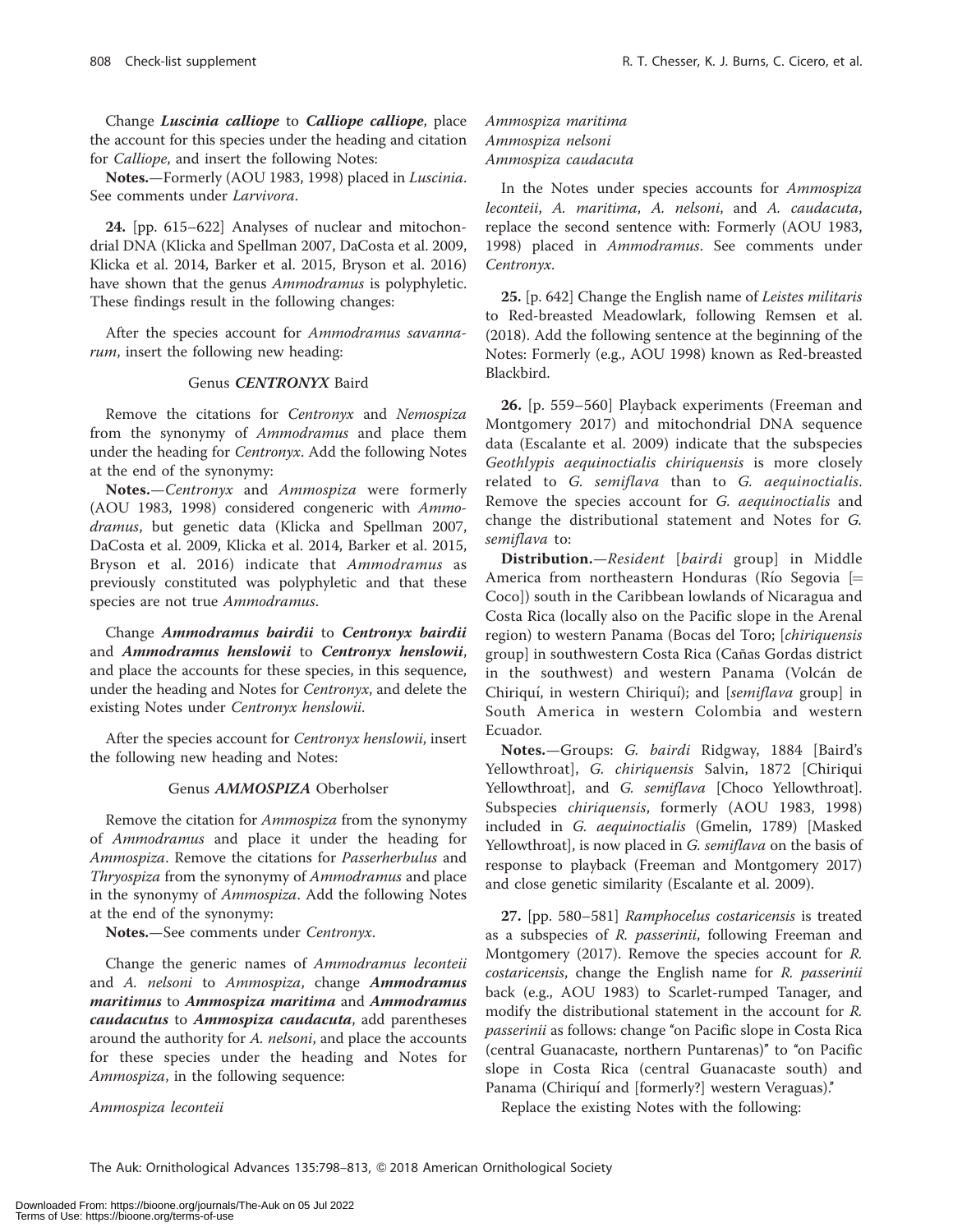Notes.—Formerly (AOU 1998) treated as two species R. passerinii [Passerini's Tanager] and R. costaricensis Cherrie, 1891 [Cherrie's Tanager], but merged again (as in AOU 1983) based on similarities in song, plumage, and response to playback experiments (Freeman and Montgomery 2017), and a better understanding of the significance of differences in mitochondrial DNA, which had provided the rationale for the split.

28. [pp. 594–596] Phylogenetic analyses of nuclear and mitochondrial DNA (Burns et al. 2014) have shown that Loxigilla is polyphyletic. These findings result in the following changes:

Move the heading Genus MELOPYRRHA Bonaparte, its citation, and Notes to follow the species account for Euneornis campestris; change Loxigilla portoricensis to Melopyrrha portoricensis and Loxigilla violacea to Melopyrrha violacea; place the species accounts for M. portoricensis, M. nigra, and M. violacea, in this sequence, under the heading and citation for Melopyrrha; and insert the following Notes in the account for M. portoricensis:

Notes.—Formerly, with M. violacea, placed in Loxigilla (AOU 1983, 1998), but genetic data (Burns et al. 2014) indicate that Loxigilla is polyphyletic and that these species are not true Loxigilla. Pyrrhulagra Bonaparte, 1850 (type species noctis), is an objective junior synonym for Loxigilla and is unavailable as a genus name for the group containing portoricensis, nigra, and violacea (contra Burns et al. 2016).

Insert the following Notes in the account for M. violacea:

Notes.—See comments under M. portoricensis.

Move the heading Genus **LOXIPASSER** Bryant, its citation and Notes, and its included species account to follow the account for M. violacea, and move the heading Genus LOXIGILLA Lesson, its citation and Notes, and its included species accounts to follow the account for Loxipasser anoxanthus.

29. [p. 592] Sporophila morelleti is treated as a species separate from S. torqueola, following Mason et al. (2018). In the species account for S. torqueola, change the English name to Cinnamon-rumped Seedeater, restrict the distributional statement to that for the torqueola group and the paragraph concerning escapes from California and Arizona, and replace the existing Notes with the following:

Notes.—Formerly (AOU 1983, 1998) considered conspecific with S. morelleti, but separated on the basis of polyphyly in mtDNA, distinctness of nuclear DNA consistent with this, and differences in song and plumage commensurate with those in other closely related species of Sporophila (Mason et al. 2018).

After the account for S. torqueola, insert the following new species account:

Sporophila morelleti (Bonaparte). Morelet's Seedeater.

Spermophila morelleti Bonaparte, 1850, Consp. Gen. Avium  $1(2)$ : 497. (Guatemala; type from Petén, Guatemala, fide Salvin and Godman, 1885, Biol. Centr.-Amer., Aves 1: 353.)

Habitat.—Second-growth Scrub, Arid Lowland Scrub, Arid Montane Scrub, Riparian Thickets (0–2000 m; Tropical and lower Subtropical zones).

Distribution.—[same as distribution for morelleti group]

Notes.—The scientific name honors the collector of the type specimen, P. M. A. Morelet (Salvin and Godman 1885), but Bonaparte misspelled his name in the species description, an error perpetuated in the English name "Morellet's Seedeater" by AOU (1886), Ridgway (1901), and others. See comments under S. torqueola.

30. [p. 690] Delete the account for Tadorna tadorna from the Appendix.

31. [p. 524] Move Gracula religiosa from the main list to Appendix 1, following the account for Acridotheres javanicus, for reasons outlined below, and change its circumscription to follow most global references, beginning with Feare and Craig (1998) and Clements (2000), in considering G. indica to be a separate species from G. religiosa. In the Appendix, change the species account for G. religiosa to the following:

Gracula religiosa Linnaeus. Common Hill-Myna.

Gracula religiosa Linnaeus, 1758, Syst. Nat. (ed. 10) 1: 108. (in Asia  $=$  Java.)

This species, previously considered conspecific with G. indica (Cuvier, 1829) [Southern Hill-Myna], is resident from India (except southern peninsular), southeastern Asia, extreme southern China, and Hainan south to the Andaman and Nicobar islands and Indonesia. It was included on the main list in AOU (1998) as introduced and established in Puerto Rico, but it is now extremely rare in Puerto Rico and has probably not bred there for decades (Oberle 2010; M. Oberle and S. Colón, in litt.). Escapes have also been recorded in Hawaii and Florida, where it is listed as a non-established exotic and is unlikely to become established (Greenlaw et al. 2014, Pyle and Pyle 2017).

32. [pp. 705 ff.] Make the following changes to the list of French names of North American birds:

Insert the following names in the proper position as indicated by the text of this supplement: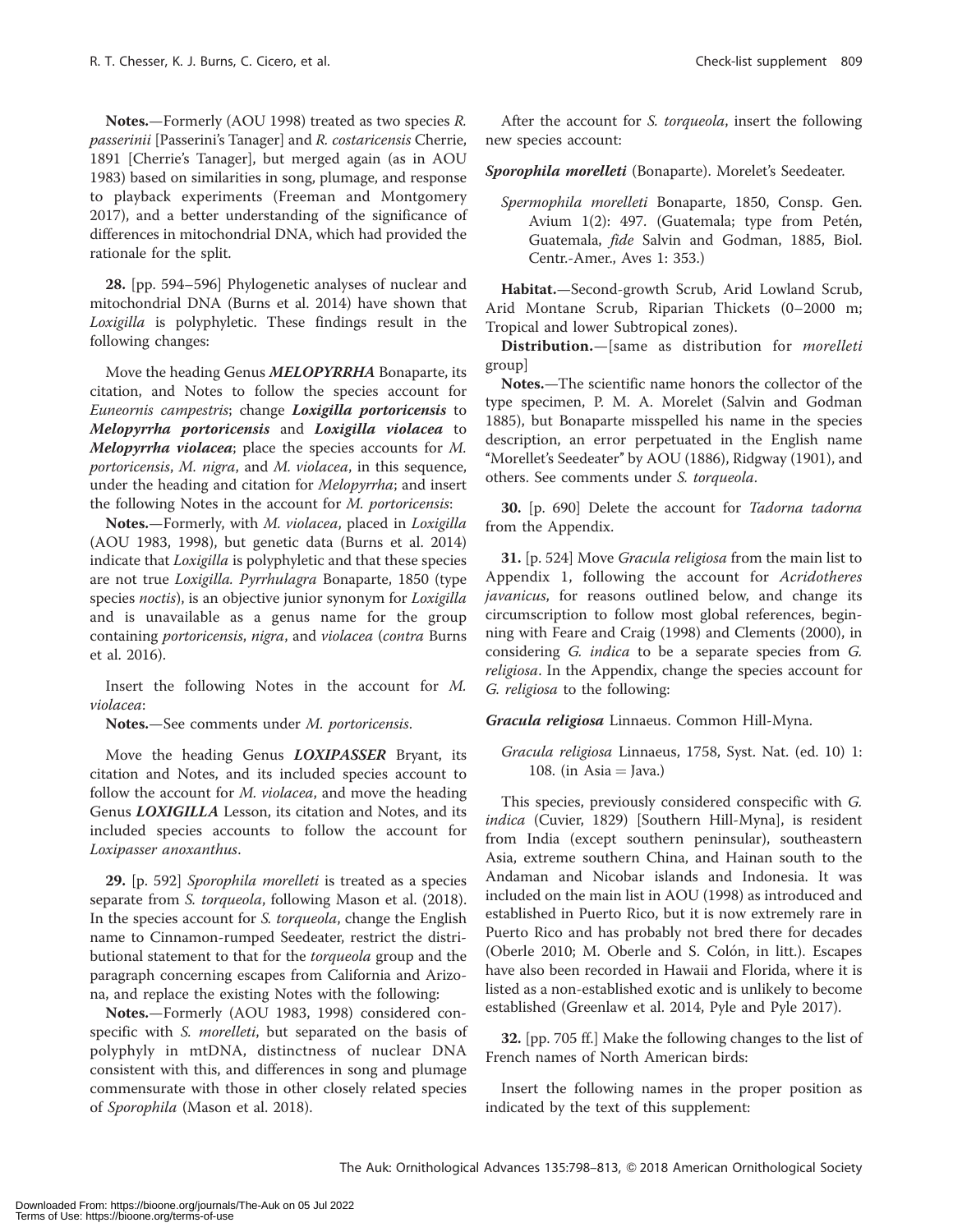Tadorna tadorna Tadorne de Belon Caprimulgus jotaka Engoulevent jotaka **OCEANITIDAE** Pseudobulweria rostrata Pétrel de Tahiti Chondrohierax uncinatus Bec-en-croc de Temminck Leptodon cayanensis Bec-en-croc de Cayenne Elanoides forficatus Naucler à queue fourchue Harpagus bidentatus Harpage bidenté Busarellus nigricollis Buse à tête blanche Dryobates pubescens Pic mineur Dryobates nuttallii Pic de Nuttall Dryobates scalaris Pic arlequin Dryobates borealis Pic à face blanche Dryobates villosus Pic chevelu Dryobates albolarvatus Pic à tête blanche Dryobates fumigatus Pic enfumé Dryobates arizonae Pic d'Arizona Dryobates stricklandi Pic de Strickland Dryobates kirkii Pic à croupion rouge Automolus exsertus Anabate du Chiriqui ONYCHORHYNCHIDAE Onychorhynchus coronatus Porte-éventail roi Terenotriccus erythrurus Barbichon rougequeue Myiobius villosus Barbichon hérissé Myiobius sulphureipygius Barbichon à croupion jaune Myiobius atricaudus Barbichon à queue noire Oncostoma cinereigulare Bec-en-arc cendré Oncostoma olivaceum Bec-en-arc de Lawrence Cnipodectes subbrunneus Tyranneau brun Rhynchocyclus brevirostris Tyranneau à bec court Rhynchocyclus olivaceus Tyranneau olivâtre Tolmomyias sulphurescens Tyranneau jaune-olive Tolmomyias assimilis Tyranneau à miroir Tolmomyias flaviventris Tyranneau à poitrine jaune Nesotriccus murinus Tyranneau souris Myiopagis cotta Elénie de Jamaïque Machetornis rixosa Tyran querelleur Contopus pallidus Moucherolle de Jamaïque Sublegatus arenarum Moucherolle des palétuviers Horornis diphone Bouscarle chanteuse Larvivora cyane Rossignol bleu Larvivora sibilans Rossignol siffleur Cyanecula svecica Gorgebleue à miroir Calliope calliope Rossignol calliope Centronyx bairdii Bruant de Baird Centronyx henslowii Bruant de Henslow Ammospiza leconteii Bruant de LeConte Ammospiza maritima Bruant maritime Ammospiza nelsoni Bruant de Nelson Ammospiza caudacuta Bruant à queue aiguë Melopyrrha portoricensis Sporophile de Porto Rico Melopyrrha violacea Sporophile petit-coq Sporophila morelleti Sporophile de Morelet

in APPENDIX (Part 1)

Gracula religiosa Mainate religieux

Delete the following names:

Caprimulgus indicus Engoulevent jotaka Pterodroma rostrata Pétrel de Tahiti Leptodon cayanensis Milan de Cayenne Chondrohierax uncinatus Milan bec-en-croc Elanoides forficatus Milan à queue fourchue Harpagus bidentatus Milan bidenté Busarellus nigricollis Busarelle à tête blanche Picoides scalaris Pic arlequin Picoides nuttallii Pic de Nuttall Picoides pubescens Pic mineur Picoides fumigatus Pic enfumé Picoides villosus Pic chevelu Picoides arizonae Pic d'Arizona Picoides stricklandi Pic de Strickland Picoides borealis Pic à face blanche Picoides albolarvatus Pic à tête blanche Veniliornis kirkii Pic à croupion rouge Phaeomyias murina Tyranneau souris Myiopagis cotta Élénie de la Jamaïque Sublegatus arenarum Tyranneau des palétuviers Oncostoma cinereigulare Tyranneau à bec courbe Oncostoma olivaceum Tyranneau de Lawrence Cnipodectes subbrunneus Platyrhynque brun Rhynchocyclus brevirostris Platyrhynque à bec court Rhynchocyclus olivaceus Platyrhynque olivâtre Tolmomyias sulphurescens Platyrhynque jaune-olive Tolmomyias assimilis Platyrhynque à miroir Tolmomyias flaviventris Platyrhynque à poitrine jaune Onychorhynchus coronatus Moucherolle royal Terenotriccus erythrurus Moucherolle rougequeue Myiobius villosus Moucherolle hérissé Myiobius sulphureipygius Moucherolle à croupion jaune Myiobius atricaudus Moucherolle à queue noire Contopus pallidus Moucherolle de la Jamaïque Machetornis rixosa Moucherolle querelleur Cettia diphone Bouscarle chanteuse Luscinia sibilans Rossignol siffleur Luscinia calliope Rossignol calliope Luscinia svecica Gorgebleue à miroir Luscinia cyane Rossignol bleu Gracula religiosa Mainate religieux Ammodramus bairdii Bruant de Baird Ammodramus henslowii Bruant de Henslow Ammodramus leconteii Bruant de LeConte Ammodramus nelsoni Bruant de Nelson Ammodramus caudacutus Bruant à queue aiguë Ammodramus maritimus Bruant maritime Geothlypis aequinoctialis Paruline équatoriale Ramphocelus costaricensis Tangara du Costa Rica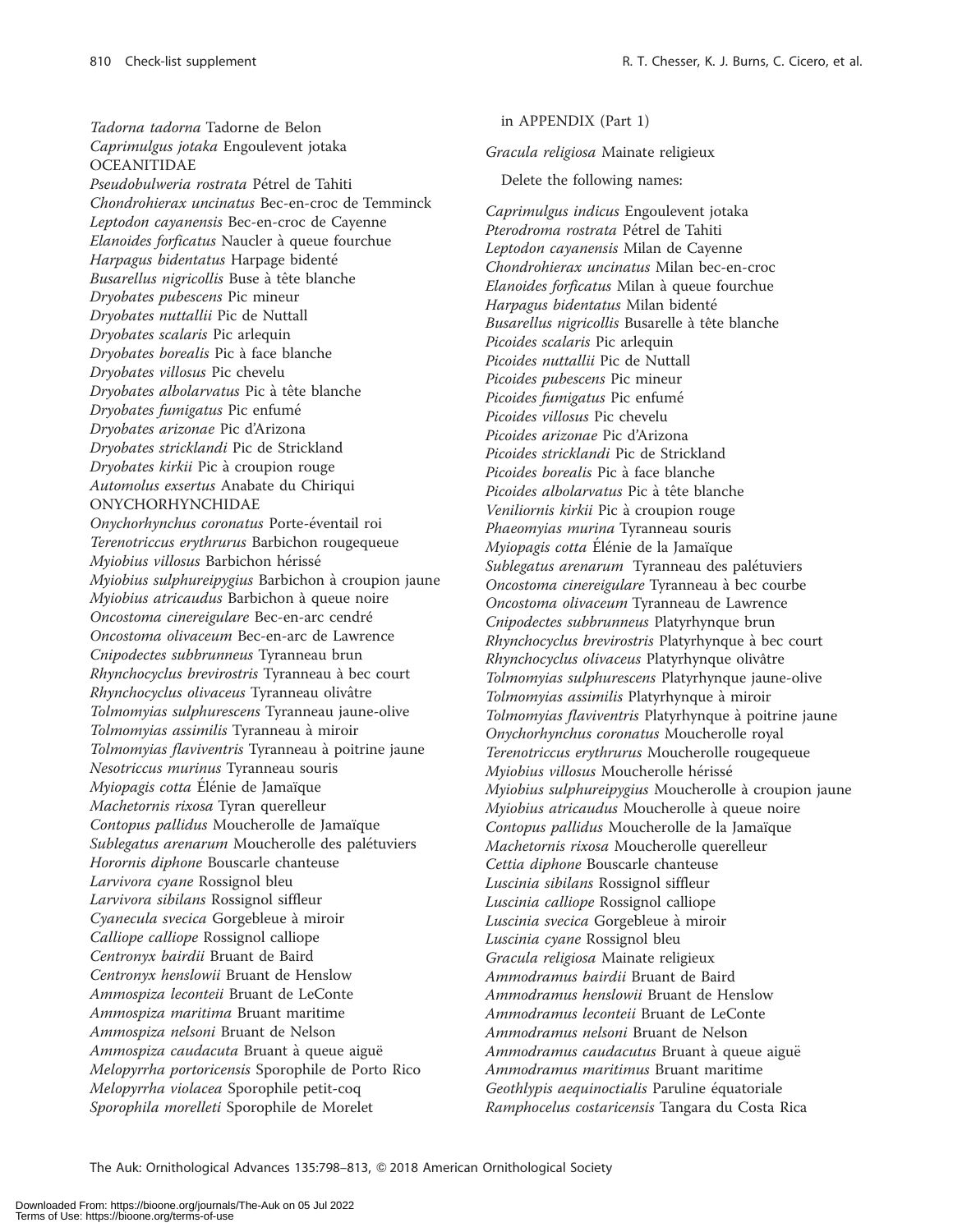Loxigilla portoricensis Sporophile de Porto Rico Loxigilla violacea Sporophile petit-coq

in APPENDIX (Part 1)

Tadorna tadorna Tadorne de Belon

Recognize new family OCEANITIDAE and move the genera Oceanites, Pelagodroma, and Fregetta to this family as indicated by the text of this supplement. Move family HYDROBATIDAE and its included species to follow family OCEANITIDAE.

Recognize new family ONYCHORHYNCHIDAE and move the genera Onychorhynchus, Terenotriccus, and Myiobius to this family as indicated by the text of this supplement.

Adopt the classification and linear sequence for families from TYRANNIDAE to OXYRUNCIDAE as indicated by the text of this supplement.

Change the sequence of species in the families ACCIPITRIDAE and TYRANNIDAE as indicated by the text of this supplement.

Change the sequence of species in the genera Picoides, Dendrocopos, and Dryobates (including one species formerly in Veniliornis) as indicated by the text of this supplement.

Change the sequence of species in the genera Ammodramus, Centronyx, and Ammospiza as indicated by the text of this supplement.

Change the sequence of species in the genera Melopyrrha, Loxipasser, and Loxigilla as indicated by the text of this supplement.

Proposals considered but not accepted by the Committee included merger of Taiga Bean-Goose Anser fabalis and Tundra Bean-Goose A. serrirostris, separation of Anas diazi from Mallard A. platyrhynchos, change of the English name of Rock Pigeon Columba livia back to Rock Dove, separation of Fork-tailed Swift Apus pacificus into four species, change of the English names of Common Gallinule Gallinula galeata and Common Moorhen G. chloropus, recognition of the genus Catharacta, separation of Cory's Shearwater Calonectris diomedea into two species, separation of Puffinus boydi from Audubon's Shearwater P. lherminieri, separation of Barn Owl Tyto alba into three species, elevation of Platyrinchinae and Rhynchocyclinae to family level, rearrangement of the linear sequence of species in the Tyrannidae, change of the treatment of Piprites by creating the new family Pipritidae, transfer of Lesser Whitethroat Sylvia curruca to Curruca, separation of Toxostoma arenicola from LeConte's Thrasher T. lecontei, separation of Melozone occipitalis from White-eared Ground-Sparrow M. leucotis, and separation of Yellow Warbler Setophaga petechia into two species.

# ACKNOWLEDGMENTS

Normand David serves as the Committee's advisor for classical languages in relation to scientific names, and Michel Gosselin is the authority for French names. We thank R. C. Banks, S. M. Billerman, D. M. Bird, M. R. Browning, T. M. Burg, S. A. Colón, D. Dyer, B. G. Freeman, K. L. Garrett, D. D. Gibson, M. G. Harvey, P. Hess, M. J. Iliff, R. A. Jiménez, J. A. Jobling, P. E. Lehman, D. Lepage, N. A. Mason, J. Morlan, D. R. Norris, M. W. Oberle, K. A. Otter, A. P. Peterson, H. D. Pratt, L. Sandoval, T. S. Schulenberg, D. Strickland, and E. A. VanderWerf for assistance, suggestions, and comments. We dedicate this supplement to our colleague Jim Rising, who passed away on March 13, 2018.

#### LITERATURE CITED

- Alström, P., P. G. P. Ericson, U. Olsson, and P. Sundberg. 2006. Phylogeny and classification of the avian superfamily Sylvioidea. Molecular Phylogeny and Evolution 38:381–397.
- Alström, P., S. Höhna, M. Gelang, P. G. P. Ericson, and U. Olsson. 2011. Non-monophyly and intricate morphological evolution within the avian family Cettiidae revealed by multilocus analysis of a taxonomically densely sampled dataset. BMC Evolutionary Biology 11:352.
- American Ornithologists' Union. 1886. The Code of Nomenclature and Check-list of North American Birds. American Ornithologists' Union, New York.
- American Ornithologists' Union. 1895. Check-list of North American Birds, 2nd ed. American Ornithologists' Union, New York.
- American Ornithologists' Union. 1910. Check-list of North American Birds, 3rd ed. American Ornithologists' Union, New York.
- American Ornithologists' Union. 1931. Check-list of North American Birds, 4th ed. American Ornithologists' Union, New York.
- American Ornithologists' Union. 1957. Check-list of North American Birds, 5th ed. American Ornithologists' Union, New York.
- American Ornithologists' Union. 1983. Check-list of North American Birds, 6th ed. American Ornithologists' Union, Washington, D.C.
- American Ornithologists' Union. 1998. Check-list of North American Birds, 7th ed. American Ornithologists' Union, Washington, D.C.
- Banks, R. C., C. Cicero, J. L. Dunn, A. W. Kratter, P. C. Rasmussen, J. V. Remsen, Jr., J. D. Rising, and D. F. Stotz. 2000. Forty-second supplement to the American Ornithologists' Union Check-list of North American Birds. Auk 117:847–858.
- Barker, F. K., K. J. Burns, J. Klicka, S. M. Lanyon, and I. J. Lovette. 2015. New insights into New World biogeography: An integrated view from the phylogeny of blackbirds, cardinals, sparrows, tanagers, warblers, and allies. Auk 132:333–348.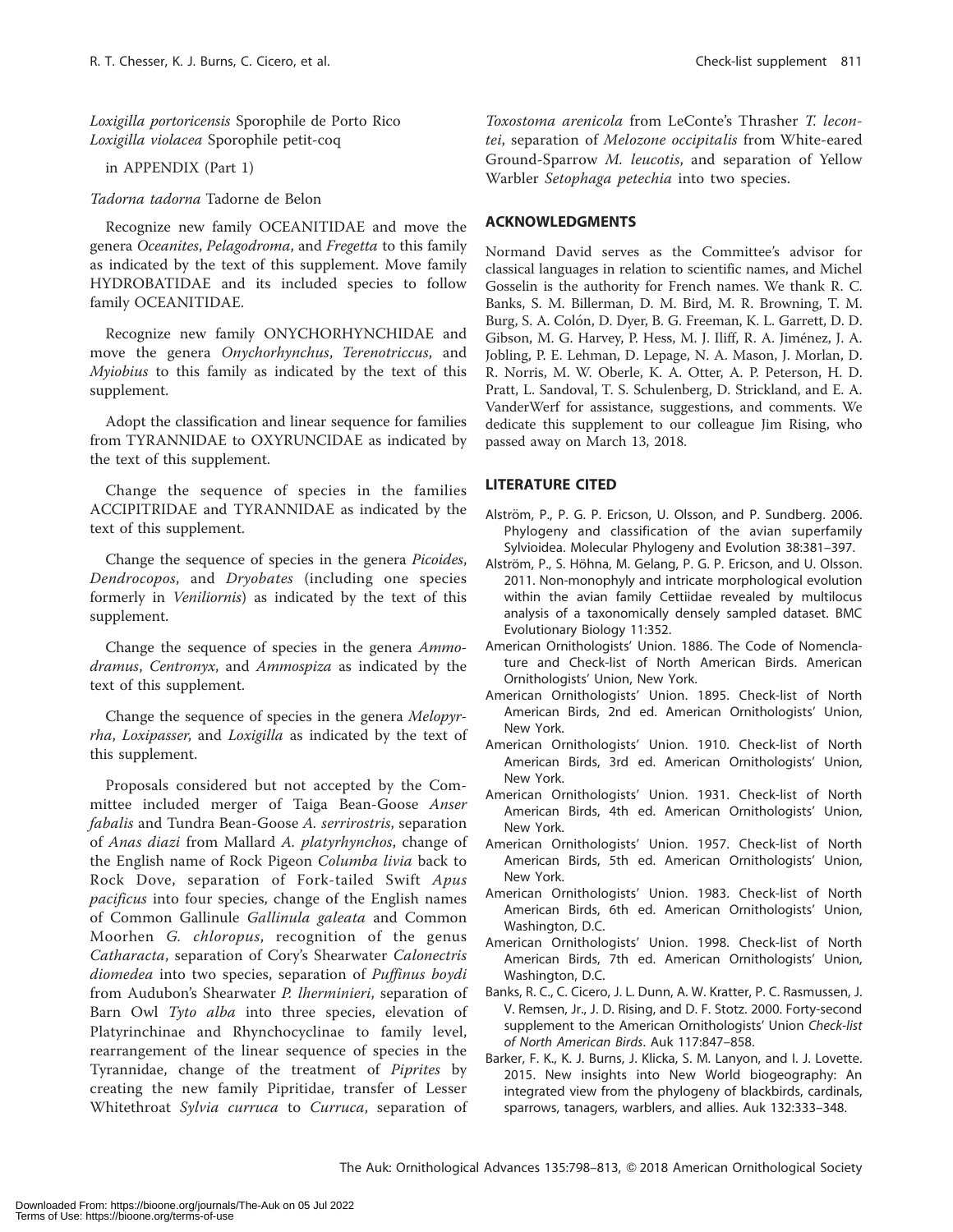- Battey, C. J., and J. Klicka. 2017. Cryptic speciation and gene flow in a migratory songbird species complex: Insights from the Red-eyed Vireo (Vireo olivaceus). Molecular Phylogenetics and Evolution 113:67–75.
- Bretagnolle, V., C. Attié, and E. Pasquet. 1998. Cytochrome-b evidence for validity and phylogenetic relationships of Pseudobulweria and Bulweria (Procellariidae). Auk 115:188– 195.
- Brinkley, E. S. 2010. The changing seasons. North American Birds 64:20–31.
- Bryson, R. W., Jr., B. C. Faircloth, W. L. E. Tsai, J. E. McCormack, and J. Klicka. 2016. Targeted enrichment of thousands of ultraconserved elements sheds new light on early relationships within New World sparrows (Aves: Passerellidae). Auk 133:451–458.
- Burbridge, T., T. Parson, P. C. Caycedo-Rosales, C. D. Cadena, and H. Slabbekoorn. 2015. Playbacks revisited: Asymmetry in behavioural response across an acoustic boundary between two parapatric bird species. Behaviour 152:1933–1951.
- Burns, K. J., A. J. Shultz, P. O. Title, N. A. Mason, F. K. Barker, J. Klicka, S. M. Lanyon, and I. J. Lovette. 2014. Phylogenetics and diversification of tanagers (Passeriformes: Thraupidae), the largest radiation of Neotropical songbirds. Molecular Phylogenetics and Evolution 75:41–77.
- Burns, K. J., P. Unitt, and N. A. Mason. 2016. A genus-level classification of the family Thraupidae (Class Aves: Order Passeriformes). Zootaxa 4088:329–354.
- Cadena, C. D., L. M. Caro, P. C. Caycedo, A. M. Cuervo, R. C. K. Bowie, and H. Slabbekoorn. 2015. Henicorhina anachoreta (Troglodytidae), another endemic bird species for the Sierra Nevada de Santa Marta, Colombia. Ornitología Colombiana 15:82–89.
- Caro, L. M., P. C. Caycedo-Rosales, R. C. K. Bowie, H. Slabbekoorn, and C. D. Cadena. 2013. Ecological speciation along an elevational gradient in a tropical passerine bird? Journal of Evolutionary Biology 26:357–374.
- Chesser, R. T., R. C. Banks, F. K. Barker, C. Cicero, J. L. Dunn, A. W. Kratter, I. J. Lovette, P. C. Rasmussen, J. V. Remsen, Jr., J. D. Rising, D. F. Stotz, and K. Winker. 2010. Fifty-first supplement to the American Ornithologists' Union Check-list of North American Birds. Auk 127:726–744.
- Chesser, R. T., R. C. Banks, F. K. Barker, C. Cicero, J. L. Dunn, A. W. Kratter, I. J. Lovette, P. C. Rasmussen, J. V. Remsen, Jr., J. D. Rising, D. F. Stotz, and K. Winker. 2011. Fifty-second supplement to the American Ornithologists' Union Checklist of North American Birds. Auk 128:600–613.
- Chesser, R. T., R. C. Banks, F. K. Barker, C. Cicero, J. L. Dunn, A. W. Kratter, I. J. Lovette, P. C. Rasmussen, J. V. Remsen, Jr., J. D. Rising, D. F. Stotz, and K. Winker. 2012. Fifty-third supplement to the American Ornithologists' Union Check-list of North American Birds. Auk 129:573–588.
- Clements, J. F. 2000. Birds of the World: A Checklist, 5th edition. Ibis, Vista, California.
- DaCosta, J. M., G. M. Spellman, P. Escalante, and J. Klicka. 2009. A molecular systematic revision of two historically problematic songbird clades: Aimophila and Pipilo. Journal of Avian Biology 40:206–216.
- Day, R. H., E. P. Knudtson, D. W. Woolington, and R. P. Schulmeister. 1979. Caprimulgus indicus, Eurynorhynchus pygmeus, Otus scops, and Limicola falcinellus in the Aleutian Islands, Alaska. Auk 96:189–190.
- del Hoyo, J., N. Collar, and G. M. Kirwan. 2018. Grey Nightjar (Caprimulgus jotaka). In Handbook of the Birds of the World Alive (J. del Hoyo, A. Elliott, J. Sargatal, D. A. Christie, and E. de Juana, Eds.). Lynx Edicions, Barcelona, Spain. (Retrieved from <https://www.hbw.com/node/467184> on 12 April 2018.)
- Dickinson, E. C. 2004. Systematic notes on Asian birds. 47. Blyth's 'Catalogue of the Birds in the Museum Asiatic Society' and his 1849 Supplemental Note, with historical comments. Zoologische Verhandelingen Leiden 350:167–181.
- Escalante, P., L. Márquez-Valdelamar, P. De La Torre, J. P. Laclette, and J. Klicka. 2009. Evolutionary history of a prominent North American warbler clade: The Oporornis–Geothlypis complex. Molecular Phylogenetics and Evolution 53:668–678.
- Feare, C., and A. Craig. 1998. Starlings and Mynas. Christopher Helm, London.
- Freeman, B. G., and G. A. Montgomery. 2017. Using song playback experiments to measure species recognition between geographically isolated populations: A comparison with acoustic trait analyses. Auk 134:857–870.
- Fuchs, J., and J. M. Pons. 2015. A new classification of the Pied Woodpeckers assemblage (Dendropicini: Picidae) based on a comprehensive multi-locus phylogeny. Molecular Phylogenetics and Evolution 88:28–37.
- Gill, F., and D. Donsker, Eds. 2018. IOC World Bird List (v8.1). doi: [10.14344/IOC.ML.8.1.](dx.doi.org/10.14344/IOC.ML.8.1)
- Greenlaw, J. S., B. Pranty, and R. Bowman. 2014. The Robertson and Woolfenden Florida bird species, an annotated list. Florida Ornithological Society Special Publications, no. 8.
- Griffiths, C. S., G. F. Barrowclough, J. G. Groth, and L. A. Mertz. 2007. Phylogeny, diversity, and classification of the Accipitridae based on DNA sequences of the RAG-1 exon. Journal of Avian Biology 38:587–602.
- Hackett, S. J., R. T. Kimball, S. Reddy, R. C. K. Bowie, E. L. Braun, M. J. Braun, J. L. Chojnowski, W. A. Cox, K. Han, J. Harshman, C. J. Huddleston, and others. 2008. A phylogenomic study of birds reveals their evolutionary history. Science 320:1763–1768.
- Imber, M. J. 1985. Origins, phylogeny and taxonomy of the gadfly petrels Pterodroma spp. Ibis 127:197–229.
- Irestedt, M., M. Gelang, G. Sangster, U. Olsson, P. G. P. Ericson, and P. Alström. 2011. Neumann's Warbler Hemitesia neumanni (Sylvioidea): The sole African member of a Paleotropic Miocene avifauna. Ibis 153:78–86.
- Kennedy, M., and R. D. M. Page. 2002. Seabird supertrees: Combining partial estimates of procellariiform phylogeny. Auk 119:88–108.
- Klicka, J., F. K. Barker, K. J. Burns, S. M. Lanyon, I. J. Lovette, J. A. Chaves, and R. W. Bryson, Jr. 2014. A comprehensive multilocus assessment of sparrow (Aves: Passerellidae) relationships. Molecular Phylogenetics and Evolution 77: 177–182.
- Klicka, J., and G. M. Spellman. 2007. A molecular evaluation of the North American ''grassland'' sparrow clade. Auk 124:537– 551.
- Lerner, H. R. L., M. C. Klaver, and D. P. Mindell. 2008. Molecular phylogenetics of the buteonine birds of prey (Aves, Accipitridae). Auk 125:304–315.
- Lerner, H. R. L., and D. P. Mindell. 2005. Phylogeny of eagles, Old World vultures, and other Accipitridae based on nuclear and mitochondrial DNA. Molecular Phylogenetics and Evolution 37:327–346.